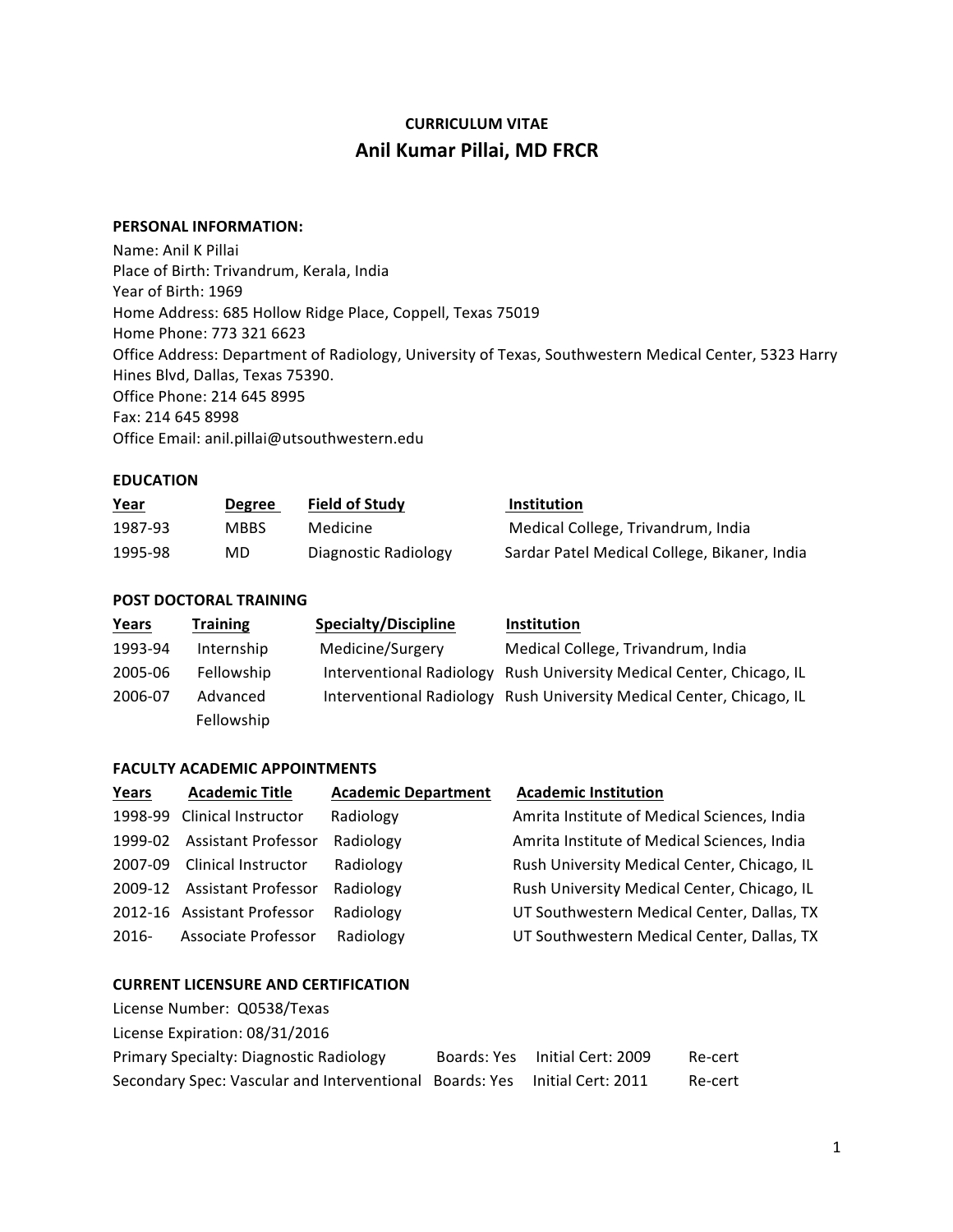| License Number: 036118828/Illinois                      |             |                    |         |
|---------------------------------------------------------|-------------|--------------------|---------|
| License Expiration: 07/31/2017                          |             |                    |         |
| Primary Specialty: Diagnostic Radiology                 | Boards: Yes | Initial Cert: 2009 | Re-cert |
| Secondary Spec: Vascular and Interventional Boards: Yes |             | Initial Cert: 2011 | Re-cert |
| License Number: 24053/Nebraska                          |             |                    |         |
| License Expiration: 10/01/2016                          |             |                    |         |
| Primary Specialty: Diagnostic Radiology                 | Boards: Yes | Initial Cert: 2009 | Re-cert |
| Secondary Spec: Vascular and Interventional             | Boards: Yes | Initial Cert: 2011 | Re-cert |
| License Number: 50242-020                               |             |                    |         |
| License Expiration: 10/31/2015                          |             |                    |         |
| Primary Specialty: Diagnostic Radiology                 | Boards: Yes | Initial Cert: 2009 | Re-cert |
| Secondary Spec: Vascular and Interventional             | Boards: Yes | Initial Cert: 2011 | Re-cert |

## **HONORS AND AWARDS**

| Year | <b>Name of Award</b>                                                                 | <b>Awarding Organization</b>                            |
|------|--------------------------------------------------------------------------------------|---------------------------------------------------------|
| 1998 | Diplomate of National Board of Radiology                                             | National Board of Examinations, New Delhi, India        |
| 2003 | Fellow of Royal College of Radiology (FRCR) Royal College of Radiologist, London, UK |                                                         |
| 2011 | Certificate of Added Qualification (CAQ)                                             | American Board of Radiology                             |
| 2014 | Magna Cum Laude                                                                      | Radiological Society of North America                   |
| 2014 | Certificate of Merit                                                                 | Radiological Society of North America                   |
| 2014 | <b>Best Educational Exhibit</b>                                                      | Society of Interventional Radiology                     |
| 2014 | Certificate of Merit                                                                 | Society of Interventional Radiology                     |
| 2014 | <b>Best Educational Exhibit</b>                                                      | <b>Global Embolization Symposium &amp; Technologies</b> |
| 2014 | Physicians Vascular interpretation (RPVI)                                            | American Registry for Diagnostic Medical                |
|      |                                                                                      | Sonography (ARDMS)                                      |
| 2015 | Harvey L Neiman Grant                                                                | Society of Interventional Radiology                     |
| 2015 | Certificate of Merit                                                                 | Society of Interventional Radiology                     |
| 2015 | Certificate of Merit                                                                 | Radiological Society of North America                   |
| 2016 | Certificate of Merit                                                                 | Society of Interventional Radiology                     |
| 2016 | Certificate of Merit                                                                 | Society of Interventional Radiology                     |
| 2016 | Mentor: Constantine Cope Research Award Society of Interventional Radiology          |                                                         |
| 2016 | Mentor: Resident in training research award Society of Interventional Radiology      |                                                         |
|      |                                                                                      |                                                         |

# 2016 Promotion to Associate professor University of Texas, Southwestern Medical Center.

## **APPOINTMENTS AT HOSPITALS AND AFFILIATED INSTITUTIONS**

| Years | <b>Hospital Position</b>              | <b>Hospital Dept/Division</b> | <b>Hospital Institution</b>                 |
|-------|---------------------------------------|-------------------------------|---------------------------------------------|
|       | 1998-02 Attending Physician Radiology |                               | Amrita Institute of Medical Sciences, India |
|       | 2002-03 Attending Physician Radiology |                               | Al Ahalia Hospital, Abu Dhabi, UAE          |
|       | 2003-05 Attending Physician Radiology |                               | Burnley General Hospital, Lancashire, UK    |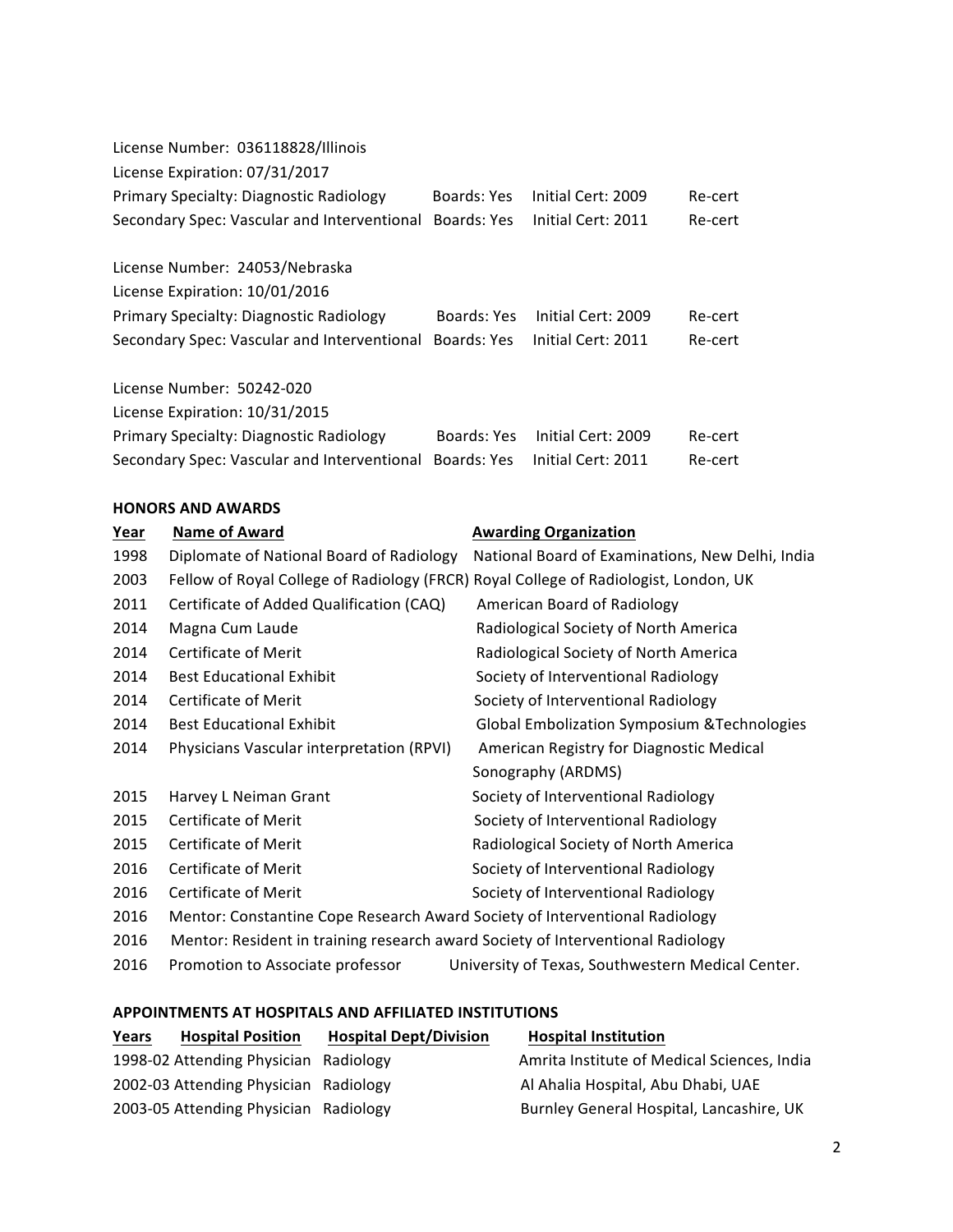|  | 2007-12 Attending Physician Interventional Radiology |
|--|------------------------------------------------------|
|  | 2012-14 Attending Physician Interventional Radiology |
|  | 2012- Attending Physician Interventional Radiology   |
|  | 2012- Attending Physician Interventional Radiology   |
|  | 2014- Attending Physician Interventional Radiology   |

Rush University Medical Center, Chicago, IL St. Paul University Hospital, Dallas, TX Parkland Memorial Hospital, Dallas, TX Zale Lipshy University Hospital, Dallas, TX ng Physician Interventional Radiology Clements University Hospital, Dallas, TX

## **OTHER PROFESSIONAL POSITIONS**

| Years   | <b>Position/Title</b>                | <b>Institution</b>              |
|---------|--------------------------------------|---------------------------------|
| 1994-95 | Medical Officer (General Surgery)    | Thahani Hospital, Kerala, India |
| 1998-98 | Medical Officer (Emergency Medicine) | MES Hospital, Kerala, India     |

### **MAJOR ADMINISTRATIVE LEADERSHIP POSITIONS**

| Years     | <b>Position Title</b>           | Institution                     | Scope        |
|-----------|---------------------------------|---------------------------------|--------------|
| 2011-12   | Program Director                | Rush University Medical Center, | Hospital     |
|           | VIR Fellowship                  | Chicago, IL                     |              |
| 2011-12   | Associate Director              | Rush University Medical Center, | Departmental |
|           | <b>Interventional Radiology</b> | Chicago, IL                     |              |
| 2013-2016 | <b>Medical Director</b>         | Parkland Memorial Hospital,     | Hospital     |
|           | <b>Interventional Radiology</b> | Dallas, TX                      |              |

# **COMMITTEE SERVICE**

|  | <b>UT Southwestern</b> |  |
|--|------------------------|--|
|--|------------------------|--|

| Years           | <b>Position Title</b> | <b>Name of Committee</b>               | Institution/Organization    |
|-----------------|-----------------------|----------------------------------------|-----------------------------|
| 2014-now        | Member                | University Hospital Credentialing      | UTSW, Medical Center,       |
|                 |                       | Committee                              | Dallas, TX                  |
| Departmental    |                       |                                        |                             |
| Years           | <b>Position Title</b> | <b>Name of Committee</b>               | Institution/Organization    |
| 2015-now        | Member                | <b>Image Guided Procedures</b>         | Radiology Department, UTSW  |
|                 |                       |                                        | Dallas, TX                  |
| Hospital        |                       |                                        |                             |
| Years           | <b>Position Title</b> | <b>Name of Committee</b>               | Institution/Organization    |
| 2014-now        | Member                | Radiology User Group                   | Parkland Memorial Hospital, |
|                 |                       |                                        | Dallas, TX                  |
| 2013-now        | Founder               | IR-operational Group                   | Parkland Memorial Hospital, |
|                 |                       |                                        | Dallas, TX                  |
| <b>National</b> |                       |                                        |                             |
| Years           | <b>Position Title</b> | <b>Name of Committee</b>               | Institution/Organization    |
| 2013-now        | Member                | <b>Standards of Practice Committee</b> | Society f Interventional    |
|                 |                       |                                        | Radiology                   |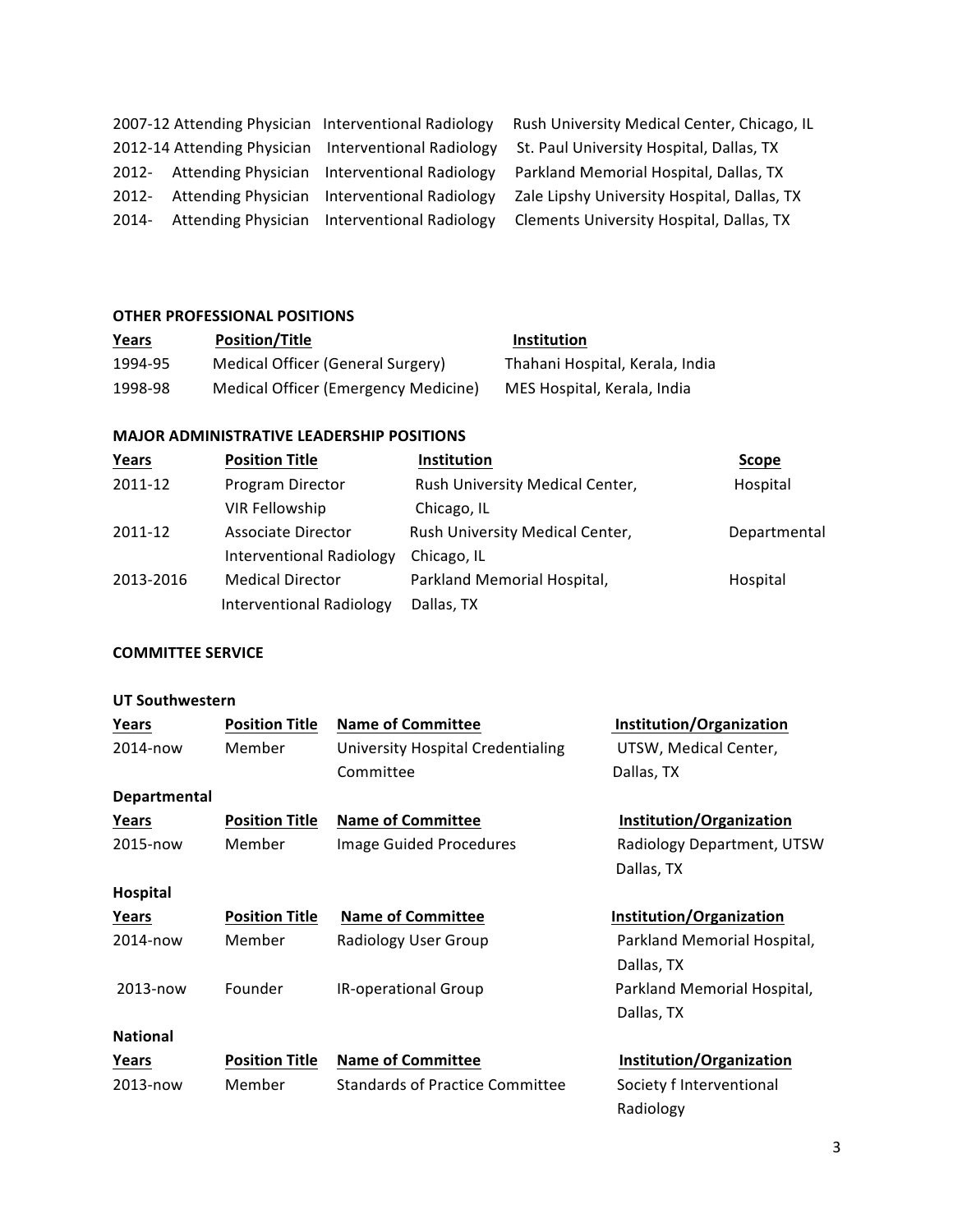America (RSNA)

# **PROFESSIONAL SOCIETIES**

| Years    | <b>Society Name</b>                                       |
|----------|-----------------------------------------------------------|
| 2004-now | Radiological Society of North America (RSNA)              |
| 2006-11  | American Roentgen Ray Society (ARRS)                      |
| 2005-now | Society of Interventional radiology (SIR)                 |
| 2003-now | Royal College of Radiologist (RCR), UK                    |
| 1998-now | Indian Radiological and Imaging Association (IRIA), India |

## **EDITORIAL ACTIVITY**

Reviewer

| Years    | <b>Journal Name</b>                                       | <b>Editorial Role</b> |  |
|----------|-----------------------------------------------------------|-----------------------|--|
| 2007-now | American Journal of Roentgenology                         | Reviewer              |  |
| 2007-now | Journal of Vascular and Interventional Radiology Reviewer |                       |  |

# **INVITED LECTURES, TEACHING, AND PRESENTATIONS**

International

| Years    | <b>Presentation Title or Course Name</b>                                                                |
|----------|---------------------------------------------------------------------------------------------------------|
| 2015     | Program Moderator: Liver directed therapy for Hepatocellular Carcinoma,                                 |
|          | 68 <sup>th</sup> Annual Conference of Indian Radiological and Imaging Association(IRIA), Kochi, India   |
| 2015     | Arteriovenous access for dialysis: An overview of Endovascular Interventions.                           |
|          | 68th Annual Conference of Indian Radiological and Imaging Association(IRIA), Kochi, India               |
| 2015     | Deep Vein Thrombosis-Role of Interventional Radiology- Tips and Tricks, Managing                        |
|          | Complications. 1 <sup>st</sup> Skill development course of Society of Image Guided Therapies-SIGT,      |
|          | New Delhi, India                                                                                        |
| 2015     | Catheter Directed Therapies for Varicoceole Management.1 <sup>st</sup> Skill development course         |
|          | of Society of Image Guided Therapies-SIGT, New Delhi, India                                             |
| 2015     | Advances in Devices and Technologies for Thrombectomy and Clot Dissolution in the                       |
|          | Peripheral Venous system. 1 <sup>st</sup> Skill development course of Society of Image Guided           |
|          | Therapies-SIGT, New Delhi, India.                                                                       |
| 2015     | Biliary Interventions in Liver Transplant. 1 <sup>st</sup> Skill development course of Society of Image |
|          | Guided Therapies-SIGT, New Delhi, India                                                                 |
| 2016     | Intermediate-Advanced Hepatocellular Carcinoma TACE vs Radioembolization.                               |
|          | Mongolian Society of Interventional Radiology                                                           |
| National |                                                                                                         |

| Years | <b>Presentation Title or Course Name</b>                                                       |
|-------|------------------------------------------------------------------------------------------------|
| 2012  | Overview of endovascular management of portal hypertension.                                    |
|       | 47 <sup>th</sup> Annual Conference of the National Medical Association (NMA), New Orleans, USA |
| 2014  | Coagulation. Review course, American College of Phlebology, San Leandro,                       |
|       | California.                                                                                    |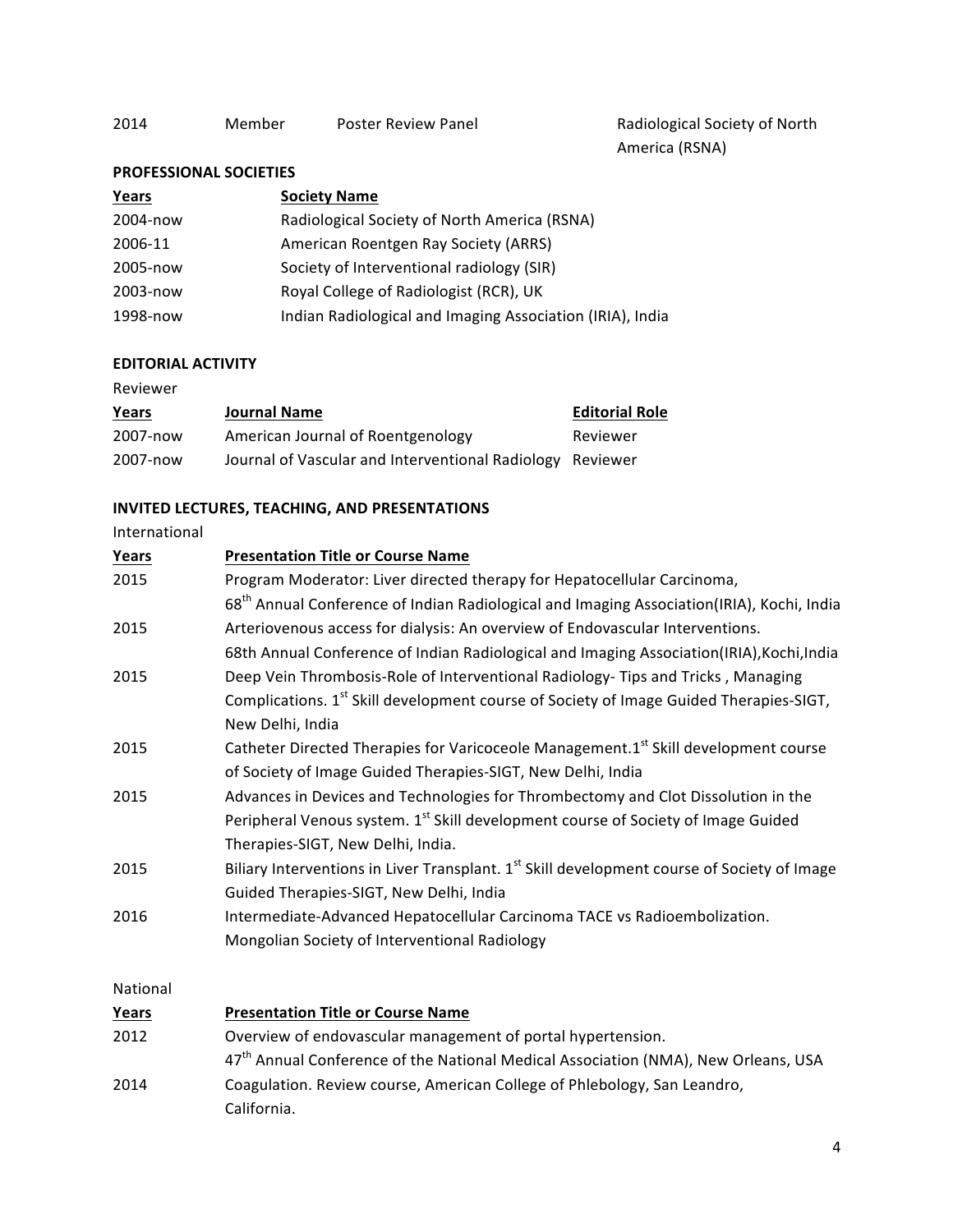| 2014     | Diagnosis and Management of Venous and Lymphatic Malformations. Review Course<br>American College of Phlebology, San Leandro, California |
|----------|------------------------------------------------------------------------------------------------------------------------------------------|
| 2014     | Prophylaxis of Venous Thromboembolism. Review Course                                                                                     |
|          | American College of Phlebology, San Leandro, California                                                                                  |
| 2015     | Current Status of Lung Transplants and Interventions.                                                                                    |
|          | 40 <sup>th</sup> Annual Society of Interventional Radiology Meeting, Atlanta, Georgia                                                    |
| Regional |                                                                                                                                          |
| Years    | <b>Presentation Title or Course Name</b>                                                                                                 |
| 1999     | Utility of MRCP in planning percutaneous interventions in malignant hilar biliary                                                        |
|          | Obstructions. Kerala Chapter of the Indian Radiological and Imaging Association                                                          |
|          | Meeting, Kochi, Kerala, India                                                                                                            |
| 1999     | 3D CT angiography. Kerala Chapter of the Indian Radiological and Imaging Association                                                     |
|          | Meeting, Kottayam, Kerala, India                                                                                                         |
| Local    |                                                                                                                                          |
| 2013     | Endovascular Management of High Flow Arteriovenous Malformations                                                                         |
|          | Multidisciplinary meeting organized by UT Southwestern Plastic Surgery Department.                                                       |
| 2016     | Liver Directed Treatment for Hepatocellular cancer. CME course organized by the                                                          |
|          | disease oriented team for GI tumors.                                                                                                     |

# **BIBLIOGRAPHY OF SCHOLARLY PUBLICATIONS**

Original Research Articles

- 1. Hypothenar Hammer Syndrome: Rare or Undiagnosed Abudakka M, Pillai A, Al-Khaffaf H, Eur J Vasc EndoVasc Surgery 2006 Sep;32(3):257-60 (PMID 16697225)
- 2. Utility of Magnetic Resonance Cholangiography in planning Tran hepatic biliary interventions in malignant hilar obstructions. AK Pillai, KP Sreekumar, NK Prabhu,S Moorthy Ind J Radiol Imag 2002 12:1:37-42
- 3. Rationale and Technique of Inferior Petrosal Venous Sinus sampling in ACTH dependent Cushing's Syndrome-A pictorial essay NK Prabhu, S Moorthy, KP Sreekumar, V Nair, H Kumar, **AK Pillai** Ind J Radiol Imag 2002 12:1:13-20
- 4. Results Of Percutaneous Stenting With Self-Expandable Metal Stents S Moorthy, NK Prabhu, KP Sreekumar, AK Pillai, PV Nair Ind J Radiol Imag 2004 :14:1
- 5. Multiple Central Nervous System Hydatidosis Secondary to Cardiac Echinococcosis. **AK Pillai**, MV Pillai, S Vohra, EB Oommen Ind J Radiol Imag 2004 14:1:81-83
- 6. Popliteal artery entrapment syndrome: Diagnosis by MRI AK Pillai, KP Sreekumar, NK Prabhu, S Moorthy Ind J Radiol Imag 2002 12:1:91-93
- 7. Recurrence of Complex Congenital Hepatoportal Fistula after Coil Embolisation NK Prabhu, S Moorthy, KP Sreekumar, AK Pillai Ind J Radiol Imag 2002 12:2:233-236
- 8. Post-Traumatic High-Flow Priapism Treated by Transarterial Embolisation NK Prabhu, S Moorthy, KP Sreekumar, AK Pillai Ind J Radiol Imag 2002 12:2:257-260
- 9. Intraductal paplillary mucinous tumor of the pancreas S Moorthy, NK Prabhu, KP Sreekumar, **AK Pillai** Ind J Radiol Imag 2002 12:4:501-502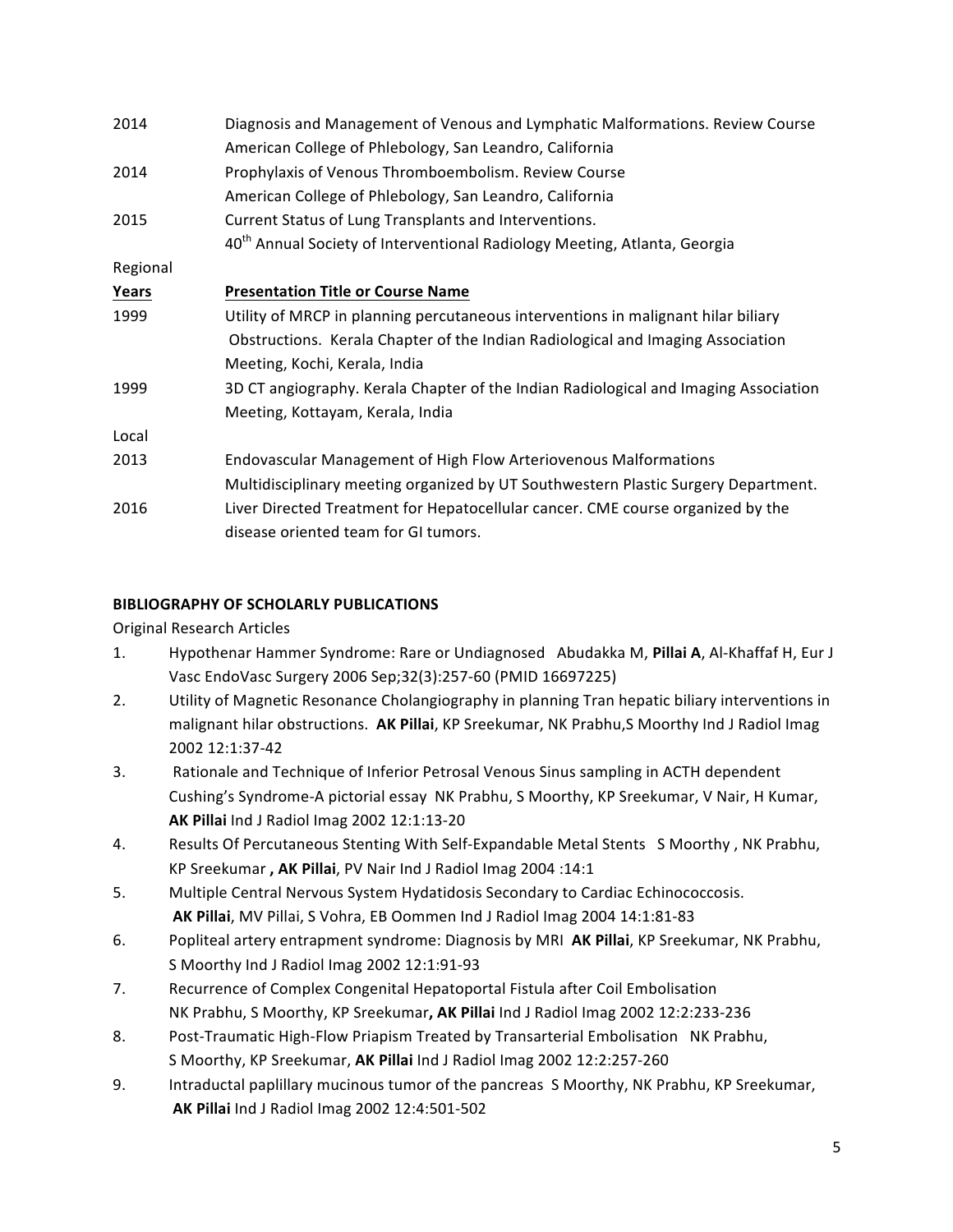- 10. Bronchial Atresia NS Kumar, BS Arun Babu, S Moorthy, NK Prabhu, **AK Pillai** Ind J Radiol Imaging 2002 12:1:123-4
- 11. Congenital pituitary gland hypoplasia with absent pituitary stalk BS Arunbabu, S Moorthy, NK Prabhu, KP Sreekumar, AK Pillai Ind J Radiol Imag 2002 12:3:427-428
- 12. De Quervain's disease AK Pillai, MV Pillai, BC James, U Chandran, Ind J Radiol Imag 2004:14:2:221-22
- 13. Intra-arterial contrast-enhanced spiral CT: adjunct to angiography for localizing obscure gastrointestinal bleed. KP Sreekumar, NK Prabhu, S Moorthy, AK Pillai Ind J Gastroent Nov-2002 :230-231(PMID 12546178)
- 14. Brachial Plexus injury during interventional procedure related to patient positioning. Pillai AK, Ferral H, Desai S, Paruchuri S, Asselmeier S, Parez-Gautrin R J vasc interv radiol 2007;18:833-4 (PMID 17609440)
- 15. Comparison of carotid Doppler ultrasound and computerised tomographic angiography in the evaluation of carotid artery stenosis. Surgeon. 2007 Jun;5(3):132-6. Titi M, George C, Bhattacharya D, Rahi A, Woodhead PM, Stevenson WJ, Pillai A, Al-Khaffaf H.(PMID 1757665)
- 16. Median nerve injury due to Medial Brachial Fascial Compartment Syndrome. PillaiAK. Bashir M, Ferral H, Paruchuri S, Domkan J vasc interv radiol 2007 ; 18: 1434-1435 (PMID 18003995)
- 17. Transient Bacteremia after a Percutaneous Liver Biopsy. Sheth D, Pillai AK, Ferral H. J vasc interv radiol 2009;20:1429-30 (PMID 19875059)
- 18. Transient Disorientation and Severe Bradycardia after Carbon Dioxide Angiography Pillai AK, Shah AP, Ferral H, MadasseryS, Asselmeier S, Paruchuri S J vasc interv radiol 2010;21:805-6 (PMID 20399682)
- 19. Intravascular ultrasound guided TIPS placement in a second trimester pregnancy to prophylactically decompress abdominal varices prior to caesarian section. **Pillai AK**, Joseph A, Reddick M, Toomay S, Kalva S J Vasc Intervent radiol 2014;25:481-83(PMID 24581471)
- 20. Segmental Arterial Mediolysis: A Pictorial Review. Pillai AK, Igbal S, Liu R, Rachamreddy N, Kalva S Cardio Vasc Intervent Radiol 2014;37: 604-12 (PMID 24554198)
- 21. Yttrium-90 Radioembolization of Hepatic Metastases from colorectal cancer Raval M, Bande D, Pillai AK, Ganguli S, Blaszkowsky LS, Beg MS, Kalva SP Front Oncol.2014 25:4:120 (PMID 25120951)
- 22. Improving inferior vena cava filter retrieval rates with the DMAIC methodology. P Sutphin, S Reis, A Mckune, M Ravanzo, SP Kalva, Pillai AK JVIR 2015;26: 491-98 (PMID25636673)
- 23. Catheter Directed Pharmacological Thrombolysis for acute pulmonary embolism immediately following lung transplantation. M Reddick, S Bollineni, Pillai AK, SP Kalva J vasc interv radiol 2015; 26:142-4 (PMID 25636673)
- 24. Portal Hypertension: A review of portosystemic collateral pathways and endovascular interventions: Pillai AK, B Andring, A Patel, C Trimmer, S Kalva Clin Radiol 2015 July (PMID 26188844)
- 25. Ureteral-arterial fistula: Diagnosis and Management. Pillai AK, ME Anderson, M Reddick, P Sutphin, SP Kalva. AJR Am J Roentgenol 2015 May (PMID 25905967)
- 26. A retrospective analysis of technical factors influencing patency of Transjugular intrahepatic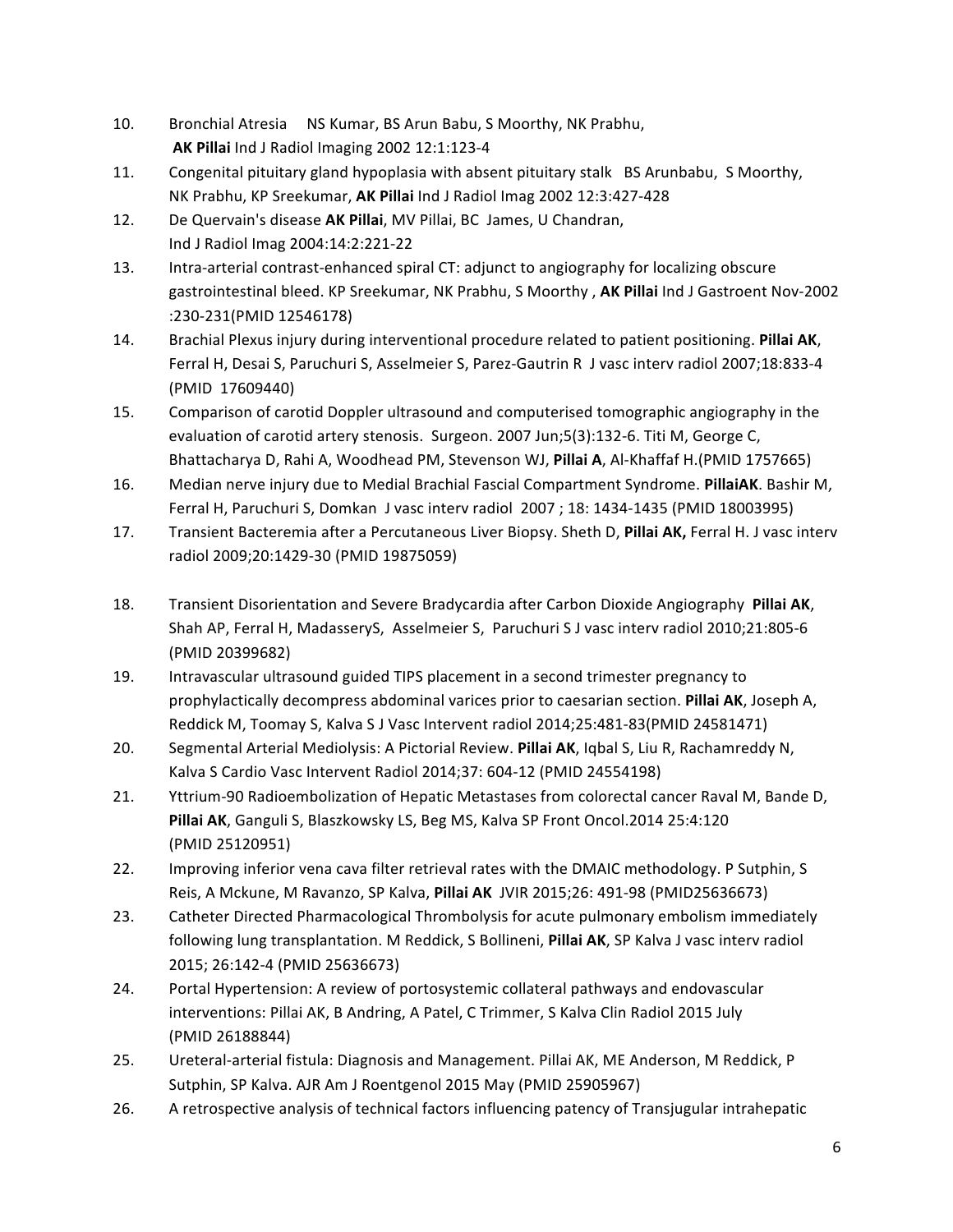portosystemic shunts: Does the distance between the venous end of the stent and the hepatocaval junction matter in the era of Stent-grafts. World Journal of Gastroenterology 2015 Jul 14;21(26): 811-7 .B Andring, Kalva SP, Sutphin P, A Anene, R Sinivas, Burell M, Xi Y, Pillai AK (PMID 26185383)

- 27. Comparative Evaluation of Two Venous Sampling Techniques for the Assessment of Pancreatic Insulin and Zinc Release upon Glucose Challenge. Pillai AK, Silvers W, Christensen P, Reigel M, Adams-Huet B, Lingvay I, Sun X, Oz OK. J Diabetes Res. 2015 July (PMID 26273676)
- 28. Endovascular Management of a Post-Traumatic Complex Arterioportal Fistula A Khosla,B White, S Kalva, **A Pillai** J Vasc Med Surg 2015,3:198
- 29. Approaching the Practice Quality Improvement Project in Interventional Radiology Reis SP, White B, Sutphin PD, Pillai AK, Kalva SP, Toomay SM. J Am Coll Radiol.2015,(PMID26337461)
- 30. Direct Percutaneous Access to the Cervical Portion of the Thoracic Duct, an Alternate to Traditional Access through the Cisterna Chyli. Reis SP, Macfurlane J, Anene A, Pillai AK J Vasc Interv Radiol 2015;12:1902-4 (PMID 26596185)
- 31. Thrombolysis and Transjugular Intrahepatic Portosystemic Shunt Creation for Acute and Subacute Portal Vein Thrombosis Chamarthy MR, Anderson ME, Pillai AK, Kalva SP.Tech Vasc Interv Radiol 2016;19:42-51 (PMID 26997088)
- 32. Expulsion of a Uterine Fibroid into the Small Bowel through Uteroenteric Fistula Presenting with Bowel Obstruction after Uterine Fibroid Embolization: Case Report with Histopathologic Correlation. Anil K Pillai, Jerry Mathew Elias Kovoor, Stephen P. Reis, Kimberly Kho, Patrick D. Sutphin, Elena Lucas J Vasc Interv Radiol 2016;27:762-764
- 33. Anatomic and radiologic review of chronic mesenteric ischemia and its treatment Adam Jaster, S Choudhery, R Ahn, Patrick D Sutphin, Sanjeeva P Kalva, Matthew E Anderson, Anil K Pillai. Clinical Imaging 2016;04 doi:10.1016/j.clinmag.2016.04.003

# Book or Textbook

- 2012 AK Pillai, AC Quiroz, S Kalva: Vascular Devices p313-332, Cardiovascular Imaging, Problem solving in Radiology series 1st Edition, Suhny Abbara and Sanjeeva P. Kalva, Saunders PA
- 2014 Singh K, Anderson ME, Pillai AK Peripheral artery disease in hemodialysis access p 181-197: Dialysis Access Management 1st edition, Steven Wu and Sanjeeva P Kalva Springer International.
- 2016 Thoracic Interventions: AK Pillai, JEM Kovoor, SP Kalva in press

# Proceedings of a Meeting

- 1. Ferral H, Behrens G, Pillai AK, Lopera J, Alonzo M, Patel NH. Endovascular Management of Acute Severe Gastrointestinal Bleeding. ARRS 2006
- 2. Bashir M, Ferral H, Behrens G, Desai S, Paruchuri S, Asselemeier S, Pillai AK. Aortic Stent-Graft Endoleaks: Diagnosis, Classification, and Management. RSNA 2007.
- 3. Christian R. Malalis, Daniel Jeong, Sumeet Virmani, Christopher Chan, Pillai AK Recanalization Techniques for Central Venous Occlusions: SIR 2012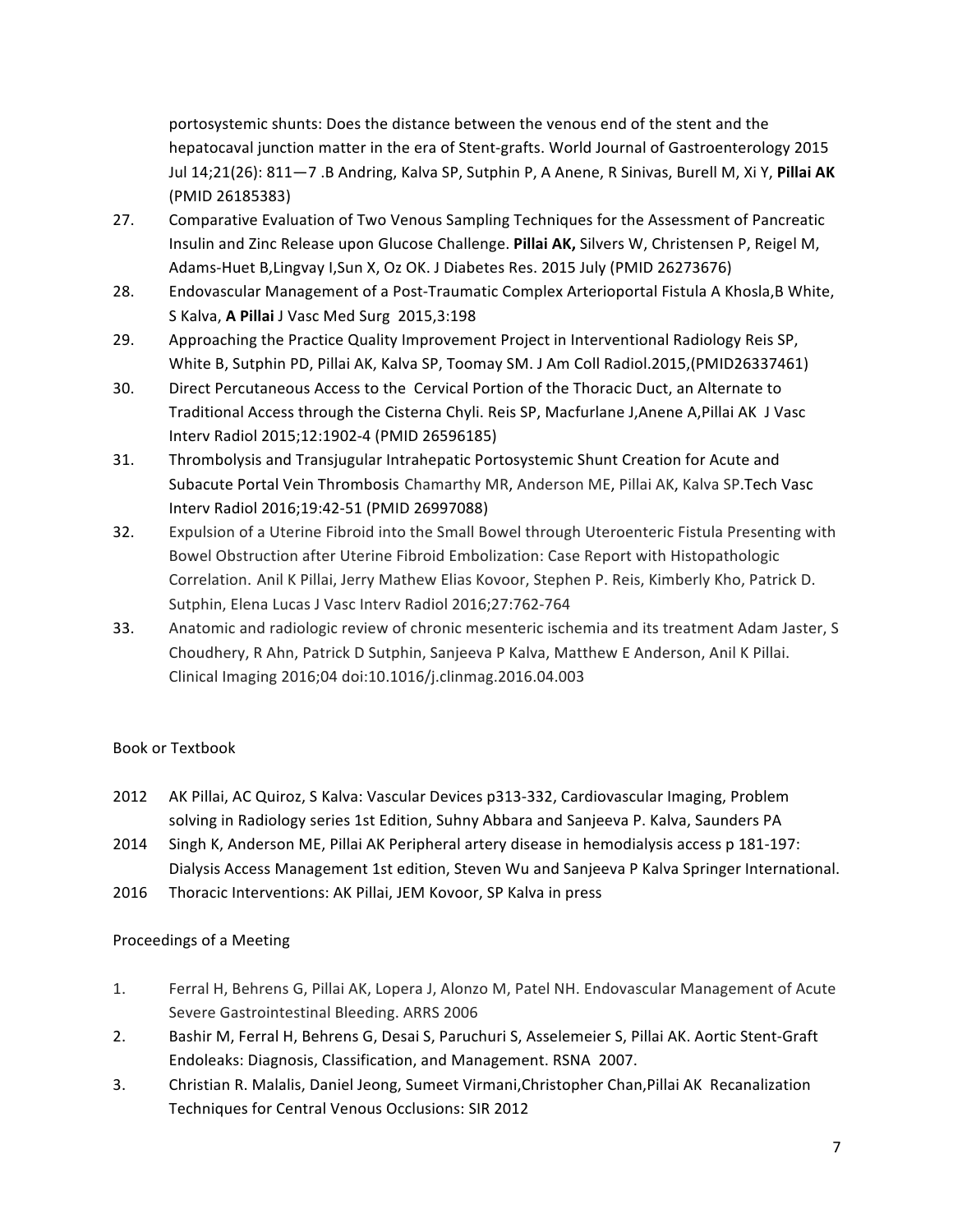- 4. Daniel Jeong, Christian Malalis, Sumeet Virmani, Tameem Souman, Matt Gimpert, Pillai AK: Caval perforation of IVC filters on CT: A Pictorial Assay. SIR 2012
- 5. S Virmani, R Virmani, C Malalis, D Jeong, AK Pillai: Organ Specific VX 2 rabbit tumor models in Interventional oncology. SIR 2012
- 6. G Behrens, AK Pillai, AT Chen, J Soni Balloon-Occluded Retrograde Transvenous Obliteration of Gastric Varices: Which Embolic Agent Should We Use? GEST 2012
- 7. G Behrens, AK Pillai, AT Chen, J Soni. Management of Aortic Stent-Graft Endoleaks: Percutaneous Versus Endovascular Approach and Embolic Material Selection GEST 2012
- 8. Ankur Patel, MD Sumeet Virmani, MD, MS, Anil K Pillai, MD, Bulent Arslan, MD Rotational C-arm Angiographic CT in Interventional Oncology: A Case Based Pictorial Review from a Tertiary-Care Academic Medical Center. World Congress of Interventional Radiology 2012.
- 9. Alexander O Quiroz-Casian, George Behrens, MD, Anil K Pillai, MD, Bulent Arslan, MD, Sanjeeva Kalva, MD Spontanous porto-systemic shunts around the spleen clinical implications and endovascular management: a pictorial essay. RSNA 2012.
- 10. Anil K Pillai, Tabitz D,Alexander O Quiroz-Casian, Sumeet Virmani, Sanjeeva Kalva, Bulent Arslan, Pre-procedural Planning and Device selection in endovascular repair of Abdominal Aortic Aneurysms: a pictorial essay. RSNA 2012
- 11. Anil K Pillai, Alexander O Quiroz-Casian, Bulent Arslan, Suraj Chandrashekar, Stent placement in dialysis access: When and where? RSNA 2012
- 12. Endovascular treatment options for infrainguinal arterial occlusive disease-a pictorial essay C Malalis, PG Smith, JM Soni, A Chen, Anil K Pillai U Turba, B Arslan. SIR 2013
- 13. Anil K Pillai, M Reddick, S Kalva, S Toomay, K Lam, J Hummel, N Rollins. Diagnosis and Endovascular Management of High flow peripheral Arterio-venous Malformations RSNA 2013
- 14. Amish D Patel, V Lopez, Anil K Pillai, S Kalva, S Hsu, C Trimmer. Portal Hypertension: A Review of Portosystemic Collateral Pathways and Endovascular interventions RSNA 2013
- 15. Ikponmwosa Iyamu, YJ Chuang, J Hummel, S Choudhery, G Butler, Anil K Pillai. Liquid casting agents for embolic therapies-Agent option and selection. RSNA 2013
- 16. Stephen Reis, Anil K Pillai, B Cox, M Anderson, S Kalva An update on devices currently available to treat chronic total occlusions in the peripheral vasculature. RSNA 2013
- 17. S Kulkarni, YJ Chuang, Anil K Pillai, S Hsu. A pictorial assay on sharp recanalization techniques in central venous occlusions RSNA 2013
- 18. AK Pillai, P Sutphin, A Mckune, S P Kalva Lessons learned from a quality improvement project to enhance retrieval rates of inferior vena cava filters (IVCF) SIR 2014
- 19. ME Anderson, AK Pillai, B Satpathy, SP Kalva Ureteral-arterial fistula: diagnosis and management SIR 2014.
- 20. I Iyamu, AK Pillai, ME Anderson, SL Hsu Retrieval of implantable contraceptive devices: current techniques and potential expanded role for interventional radiology in device retrieval. SIR 2014
- 21. MA Burrell, ME Anderson, A Singal, A Yopp, SP Kalva, AK Pillai Retrospective Analysis of Traditional Chemoembolization compared with Drug eluting beads in the Treatment of Hepatocellular Carcinoma at Varying Barcelona Clinic Liver Cancer Stages.GEST 2014
- 22. J Hummel, I Iyamu, S Kulkarni, J Zerr, AK Pillai, SP Kalva. Vascular Imaging of toxic vasculopathies RSNA 2014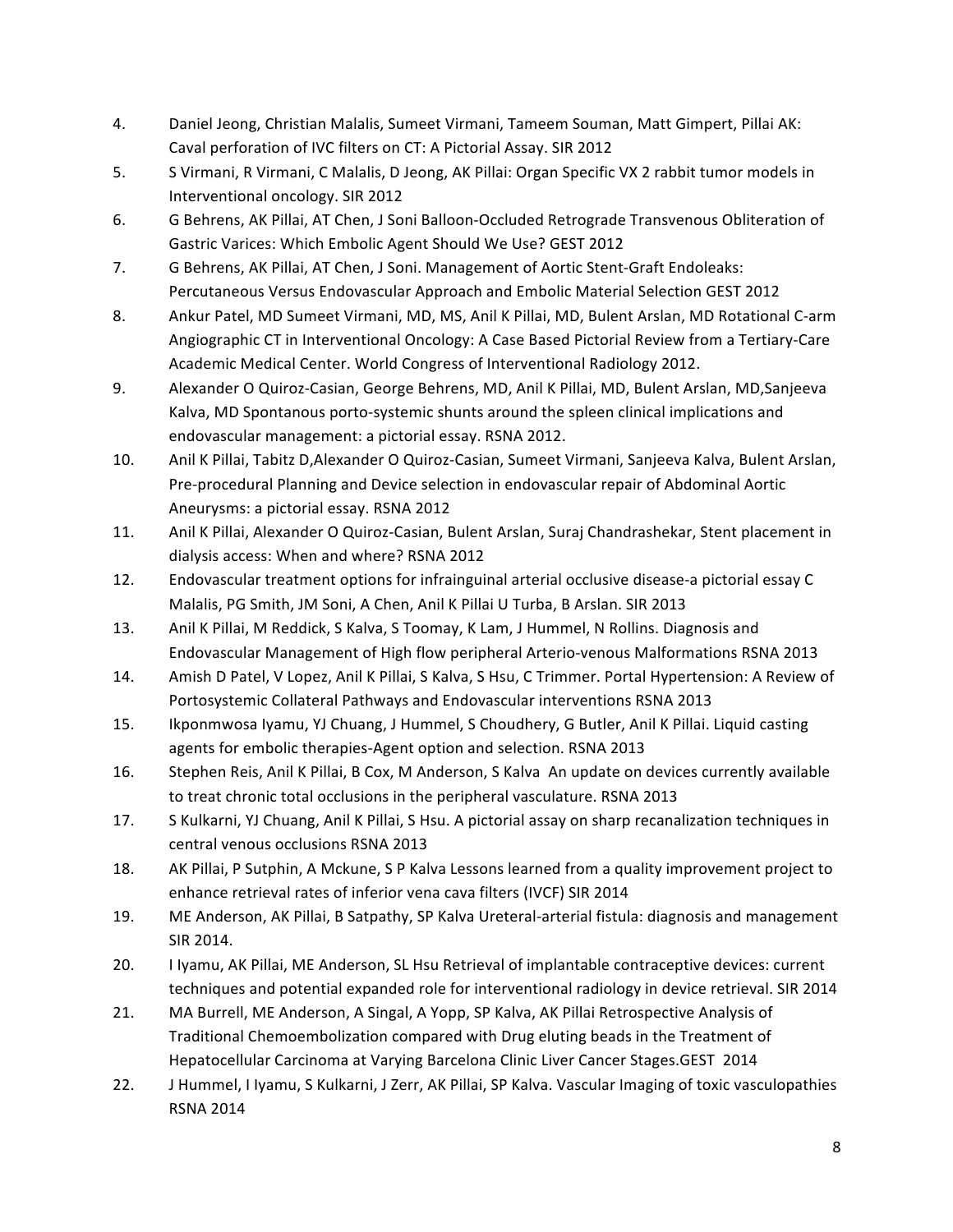- 23. S Cahudhary, A Jaster, Ahn, P Sutphin, SP Kalva, AK Pillai. Chronic Mesenteric Ischemia and its treatment: A Pictorial review. RSNA 2014
- 24. S Hsu, AK Pillai, S Reis, C Trimmer, SP Kalva, P Sutphin Vascular Complications of Pancreatoduodenectomy RSNA 2014.
- 25. B White, S Reis, S Toomay, P Sutphin, SP Kalva, AK Pillai. Approaching Quality Improvement in Interventional Radiology RSNA 2014
- 26. A Khosla, SP Kalva, AK Pillai Hyperdynamic portal hypertension (HPH): An overview of etiology, clinical presentations, imaging findings and interventional treatment options. SIR 2015
- 27. K Menon, SP Kalva, AK Pillai, O Oz, X Sun, L Rund, LB Schook, PD Sutphin: Swine as an animal model in interventional radiology in the post genomic era. SIR 2015
- 28. B N Andring, I Iyamu, A Anene, SP Kalva, CK Trimmer, AK Pillai: Clinical Utility of intravascular ultrasound for creation of portosystemic shunts. SIR 2015
- 29. A Khosla, SP Kalva, AK Pillai Non Cirrhotic Portal hypertension: Etiology, Imaging and therapeutic options SIR 2015
- 30. PD Suthphin, A Ding, S Toomay, SP Reis, AK Pillai, SP Kalva, SL Hsu: Interventional radiologist billing practices to Medicare: Procedures performe and Geographic variation SIR 2015
- 31. B Andring, S Kalva, M Anderson, P Sutphin, AK Pillai Hepatic Encephalopathy following Trans jugular Portosystemic Shunt: Endovascular Management and Review of Literature. ARRS 2015
- 32. I Iyamu, A Anene, M Reddick, ME Anderson, SP Kalva, AK Pillai: Clinical Utility of Intravascular ultrasound guided portal vein access during Transjugular intrahepatic portosystemic shunt(TIPS) creation: Comparison with conventional technique Annual Conference of the society of interventional radiology (SIR) Atlanta March 1-5 2015
- 33. MB Burrell, M Reddick, A Singal, A Yopp, SP Kalva, AK Pillai: Analysis of tumor response and survival after chemoembolization of Hepatocellular Cancer using m RECIST criteria: A Tertiary Acedemic Center Experience. GEST 2014
- 34. Rasemon J, Pillai AK. Arslan B, Turba U. HeRO (Hemodialysis Reliable Outflow Catheter) Vascular Access Patency Study. SIR 2013
- 35. Chandrashekar S, Pillai AK, Arslan B, Turba U Retrospective analysis of patency of covered versus non-covered stents in dialysis access at 6 months and 1 year: A tertiary academic center experience. SIR 2013
- 36. Pillai AK, Ferral H L Roller S Saltzberg Endovascular Management of Post-Biopsy Arterial Injuries in Renal Transplant Patients. CIRSE 2009
- 37. Hector Ferral, Irma K. Urbina, AK Pillai, George Behrens, Marc Alonzo Nilesh H Patel Endovascular Management of Post-Biopsy Arterial Injuries in Renal Transplant Patients. ARRS 2006
- 38. Pillai AK, Silvers W, , Sun X, Oz OK Two Image Guided Techniques for Portal Vein Sampling in Ossabaw Pigs. Swine in Biomedical Research Conference 2014
- 39. Kiran Batra, Vibhor Wadhwa, Anil K. Pillai, Vaidehi Kaza, Amit Banga Sachin S. Saboo, Jose Torrealba, Suhny Abbara 3D Multiplanar Imaging in the Diagnosis and Management of Lung Transplantation Complications, RSNA 2015
- 40. Ankaj Khosla, Benjamin White, Anil K. Pillai, Sanjeeva P. Kalva Variceal Embolization: A Resident's Guide to the Many Options for Treating Varices Secondary to Portal Hypertension RSNA 2015
- 41. Keshav M. Menon, M Ankaj Khosla, Patrick D. Sutphin, Stephen P. Reis, Anil K. Pillai, Clayton K. Trimmer, Revisiting Rokitansky: The Basics of Superior Mesenteric Artery Syndrome RSNA 2015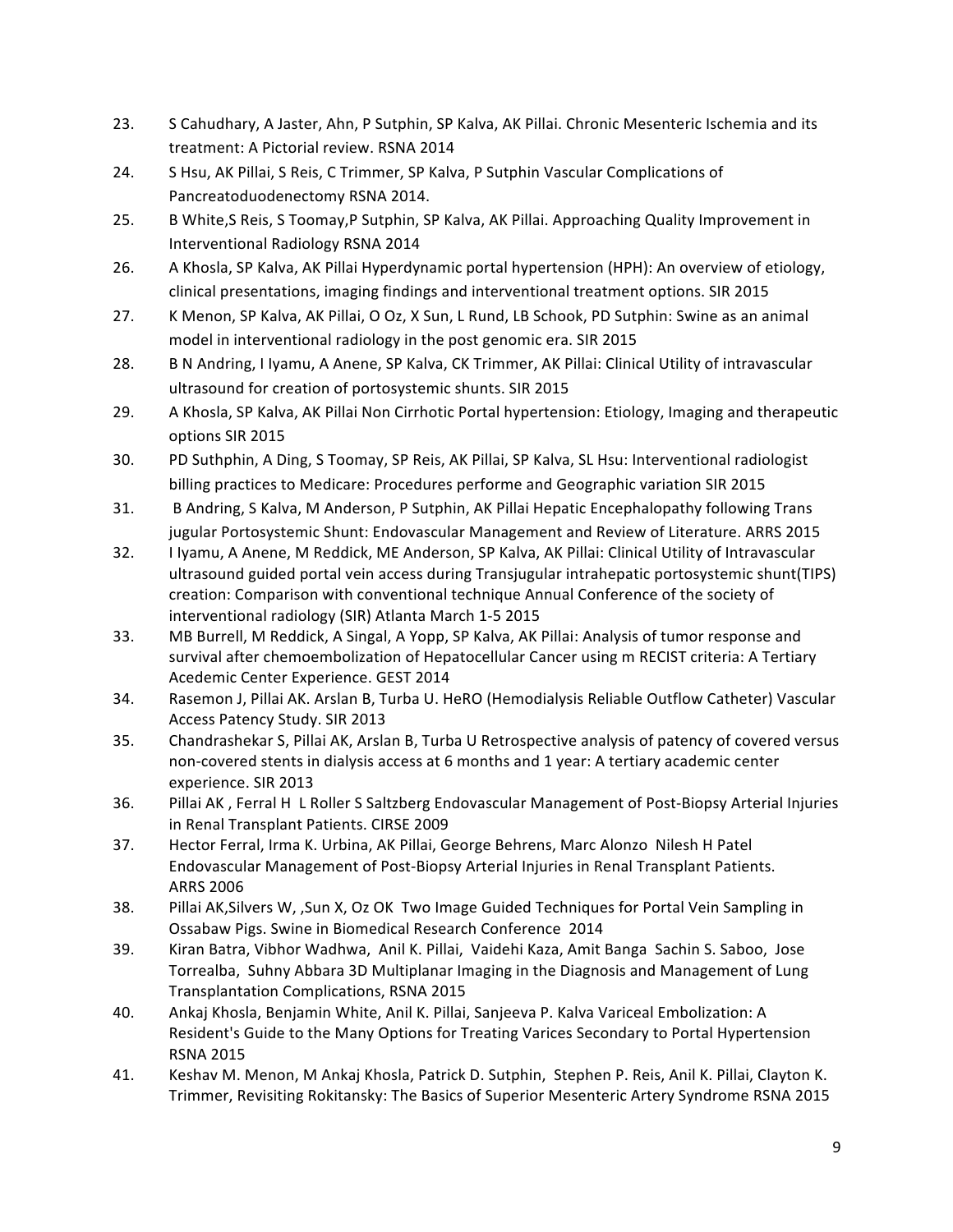- 42. Above and beyond TIPS: procedural challenges and alternative techniques A. Patel, M. Chamarthy, A.K Pillai, P. Sutphin, M. Reddick, S. Kalva SIR 2016
- 43. Conventional vs. intravascular ultrasound (IVUS) guided transjugular intrahepatic portosystemic shunt (TIPS) creation: a comparison of success, efficiency, complications, and radiation dose AK Pillai, B. Andring, I. Iyamu SIR 2016
- 44. The economics and billing practices of various specialties in the diagnosis and treatment of venous insufficiency in the Medicare population R. Ahn, A. Khosla, K. Menon, S. Koo, A.K.Pillai, S. Kalva, P. Sutphin SIR 2016
- 45. Inferior vena cava filter placement and retrieval in the Medicare population. K. Menon, R. Ahn, A. Khosla, A. Pillai, S. Reis, S. Kalva, P. Sutphin SIR 2016
- 46. Dialysis fistula repair reimbursement variations: are some people getting paid more than others? A. Khosla, R. Ahn, S. Toomay, A.K Pillai, C. Trimmer, S. Kalva, P. Sutphin, K. Menon SIR 2016
- 47. Growing role of interventional radiology in managing thoracic duct injuries: a pictorial essay depicting the latest developments and interventional approaches M. Toliyat, K. Singh, R. Sibley, S. Reis, S. Kalva, A.K Pillai SIR 2016
- 48. Comparative evaluation of non-procedural nephrostomy tube related complications in patients with ureteric obstruction due to cancer versus other causes: is 3 month nephrostomy tube (PCN) exchanges optimal for both disease processes? T. Hu, N. Zhang, J. Kovoor, P. Sutphin, S. Kalva, A.K Pillai SIR 2016
- 49. Yttrium-90 radioembolization versus doxorubicin-eluting beads chemoembolization in patients with infiltrative hepatocellular carcinoma: single center comparison of survival and toxicity A. Alian, G. McLennan, S. Bennett, B. Kapoor, A. Gill, A. Levitin, M. Sands, N. Obuchowski, AK Pillai, SP Kalva SIR 2016

## **TEACHING PORTFOLIO**

## **FORMAL TEACHING OF RESIDENTS, CLINICAL FELLOWS AND RESEARCH (POST DOCTORAL) FELLOWS**

Years: 8/2007 Talk Title: Interesting case conference Institution: Rush University Medical Center Audience: Residents Effort: 4-6 hrs

Years: 9/2007 Talk Title: Aortic Stent Grafts and Endoleaks Institution: Rush University Medical Center Audience: Residents Effort: 4-6 hrs

Years: 05/2008 Talk Title: Resident oral board review Institution: Rush University Medical Center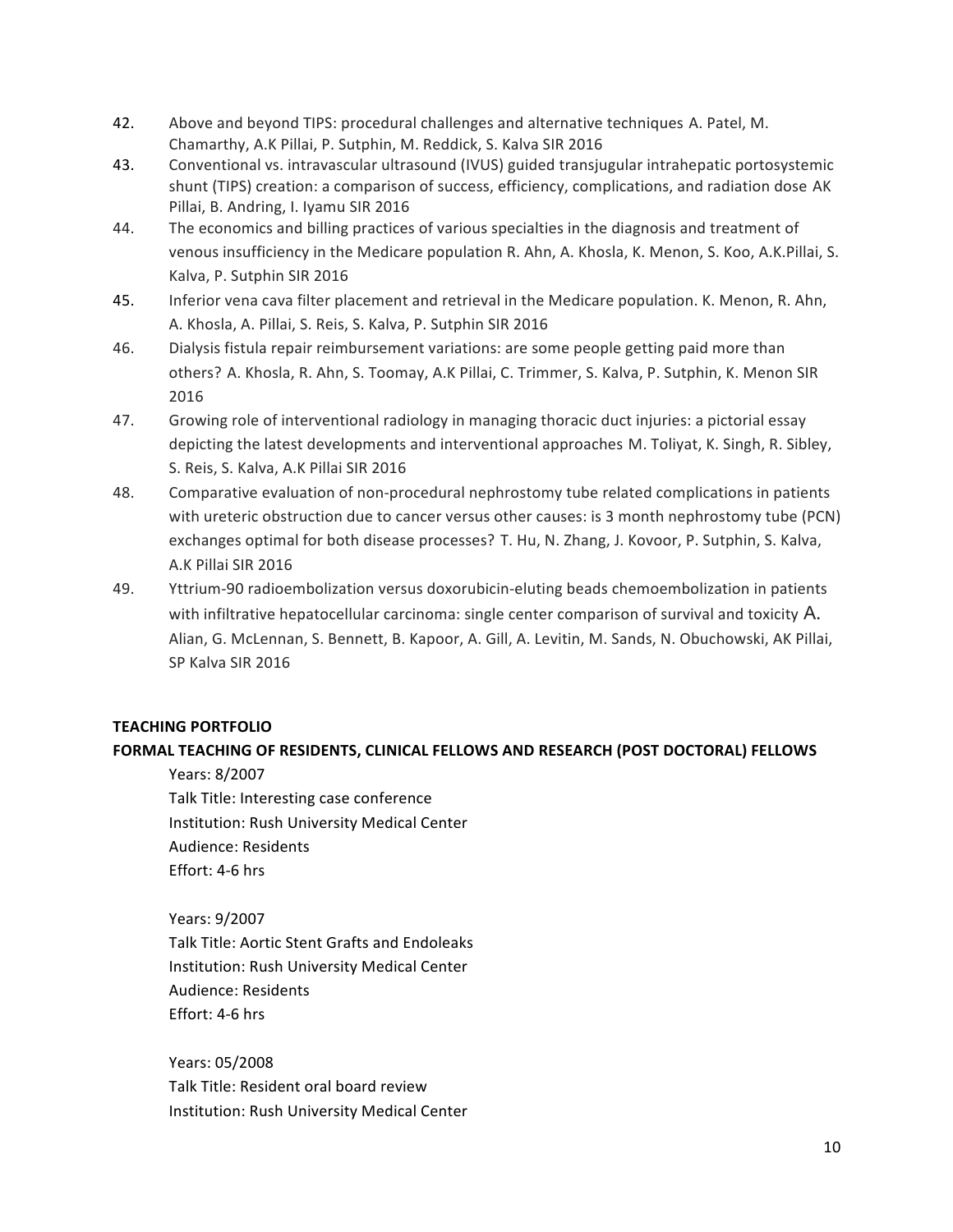Audience: Residents Effort: 4-6 hrs

Years: 06/2008 Talk Title: Acute and Chronic mesenteric ischemia Institution: Rush University Medical Center Audience: Residents Effort: 4-6 hrs

Years: 09/2008 Talk Title: Pulmonary embolism and endovascular treatment Institution: Rush University Medical Center Audience: Residents Effort: 4-6 hrs

 Years: 07/2009 Talk Title: IVC Filters and clinical use Institution: Rush University Medical Center Audience: Residents Effort: 4-6 hrs

Years: 10/2009 Talk Title: Introduction to Interventional Radiology Institution: Rush University Medical Center Audience: Residents Effort: 4-6 hrs

Years: 1/2010 Talk Title: Resident oral board review Institution: Rush University Medical Center Audience: Residents Effort: 4-6 hrs

Years: 2/2010 Talk Title: Journal Club. Interventional oncology TACE Institution: Rush University Medical Center Audience: Fellows Effort: 4-6 hrs

Years: 04/2010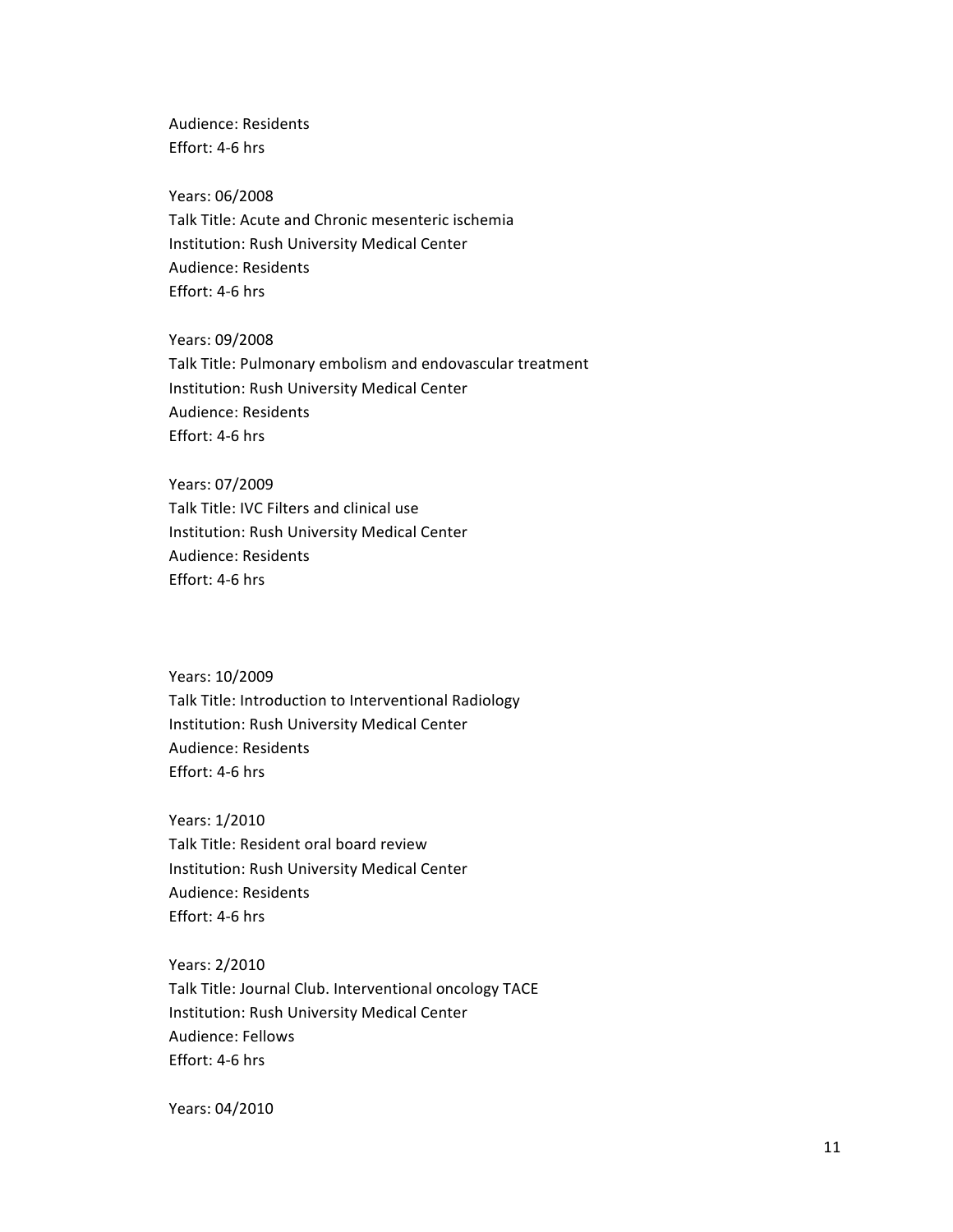Talk Title: Resident oral board review Institution: Rush University Medical Center Audience: Residents Effort: 4-6 hrs

Years: 06/2010 Talk Title: Introduction to arterial procedures Institution: Rush University Medical Center Audience: Residents Effort: 4-6 hrs

Years: 06/2011 Talk Title: Renal arterial intervention Institution: Rush University Medical Center Audience: Residents Effort: 4-6 hrs

Years: 08/2011 Talk Title: Tumor ablation in the liver Institution: Rush University Medical Center Audience: Residents Effort: 4-6 hrs

Years: 11/2011 Talk Title: - Central venous catheters Institution: Rush University Medical Center Audience: Residents Effort: 4-6 hrs

Years: 01/2012 Talk Title: - Biopsies and drains- basics Institution: Rush University Medical Center Audience: Residents Effort: 4-6 hrs

Years: 09/2012 Talk Title: - Radioembolization of liver tumors Institution: Rush University Medical Center Audience: Residents Effort: 4-6 hrs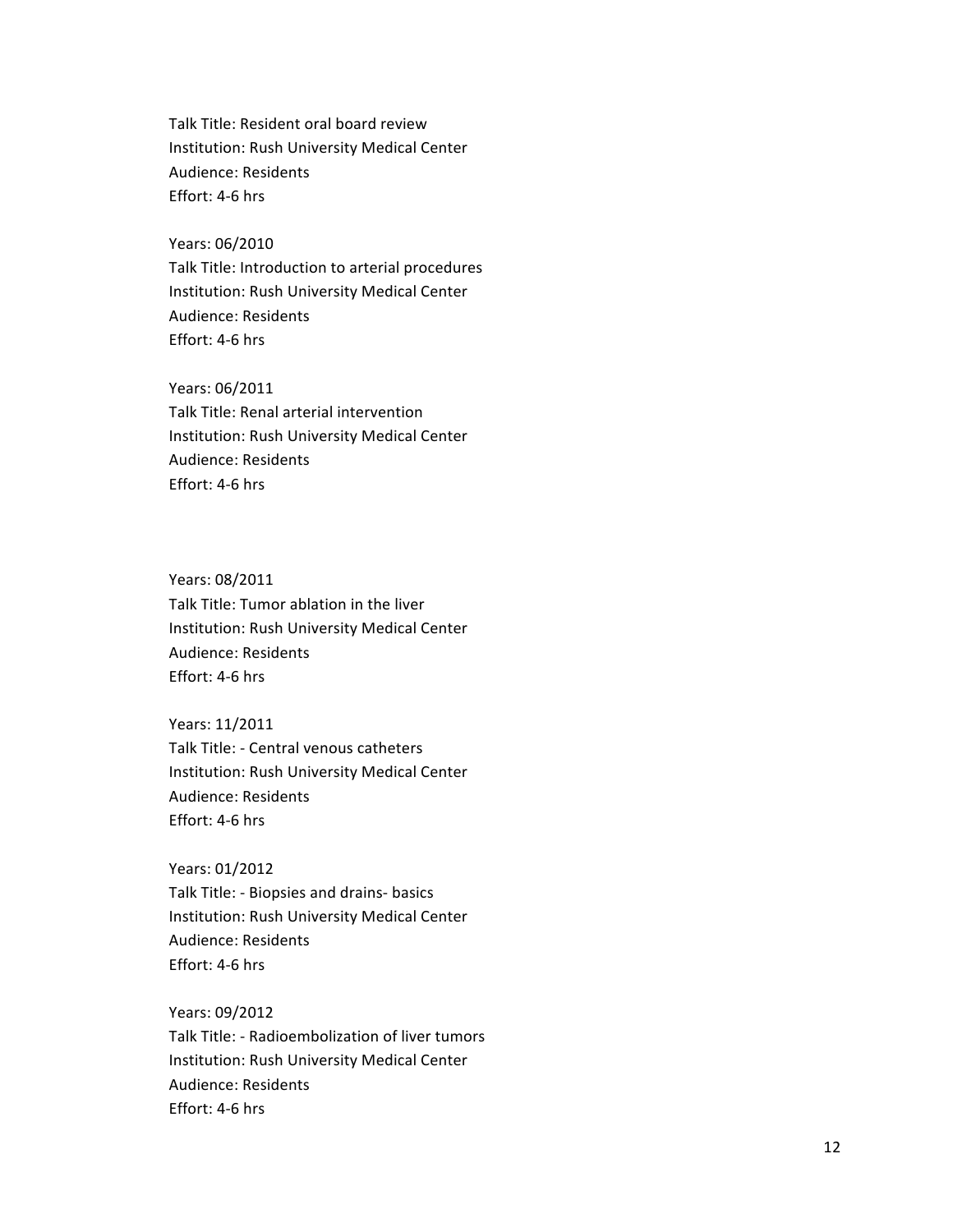Years: 12/2012 Talk Title: - Uterine fibroid embolization Institution: Rush University Medical Center Audience: Residents Effort: 4-6 hrs

Years: 01/2013 Talk Title: Ablation of hepatic tumors Institution: UTSW Medical Center Audience: Residents Effort: 4-6 hrs

Years: 04/2013 Talk Title: Interesting case series Institution: UTSW Medical Center Audience: Residents Effort: 4-6 hrs

Years: 05/2013 Talk Title: Resident Board review Institution: UTSW Medical Center Audience: Residents Effort: 4-6 hrs

Years: 10/2013 Talk Title: Radioembolization Institution: UTSW Medical Center Audience: Residents Effort: 4-6 hrs

Years: 01/2014 Talk Title: Uterine fibroid embolization Institution: UTSW Medical Center Audience: Residents Effort: 4-6 hrs

Years: 02/2014 Talk Title: Management of hepatocellular carcinoma Institution: UTSW Medical Center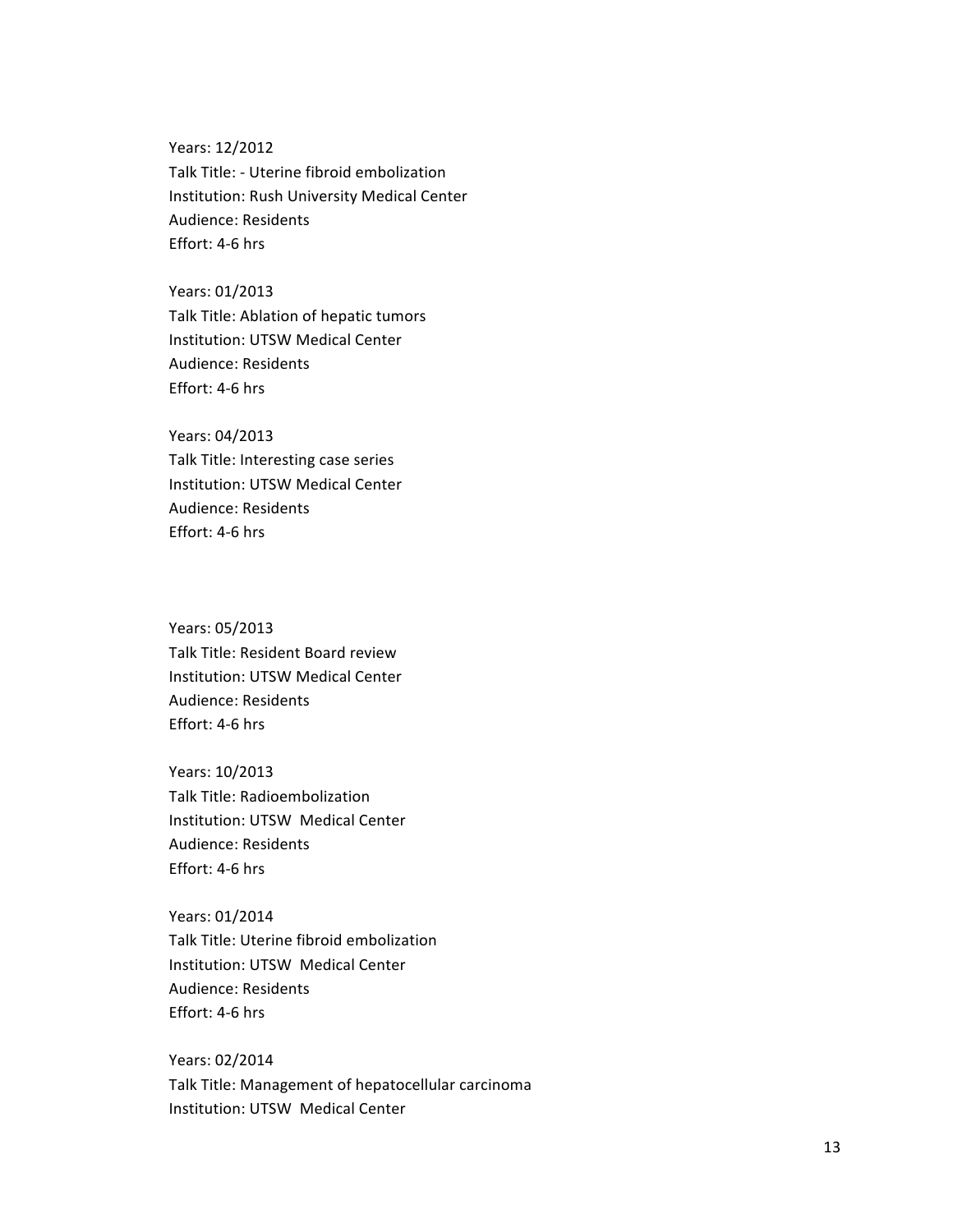Audience: Residents Effort: 4-6 hrs

Years: 05/2014 Talk Title: Tumor ablation Institution: UTSW Medical Center Audience: Residents Effort: 4-6 hrs

Years: 05/2014 Talk Title: Uterine Fibroid embolization 1 Institution: UTSW Medical Center Audience: Fellow lecture Effort: 4-6 hrs

Years: 05/2014 Talk Title: Uterine Fibroid embolization 2 Institution: UTSW Medical Center Audience: Fellow lecture Effort: 4-6 hrs

Years: 08/2014 Talk Title: VIR cases Institution: UTSW Medical Center Audience: Residents Effort: 4-6 hrs

Years: 09/2014 Talk Title: IVC filters Institution: UTSW Medical Center Audience: Fellow lecture

Years: 11/2014 Talk Title: Peripheral arterial disease Institution: UTSW Medical Center Audience: Residents Effort: 4-6 hrs

Years: 02/2015 Talk Title: Chemoembolization Institution: UTSW Medical Center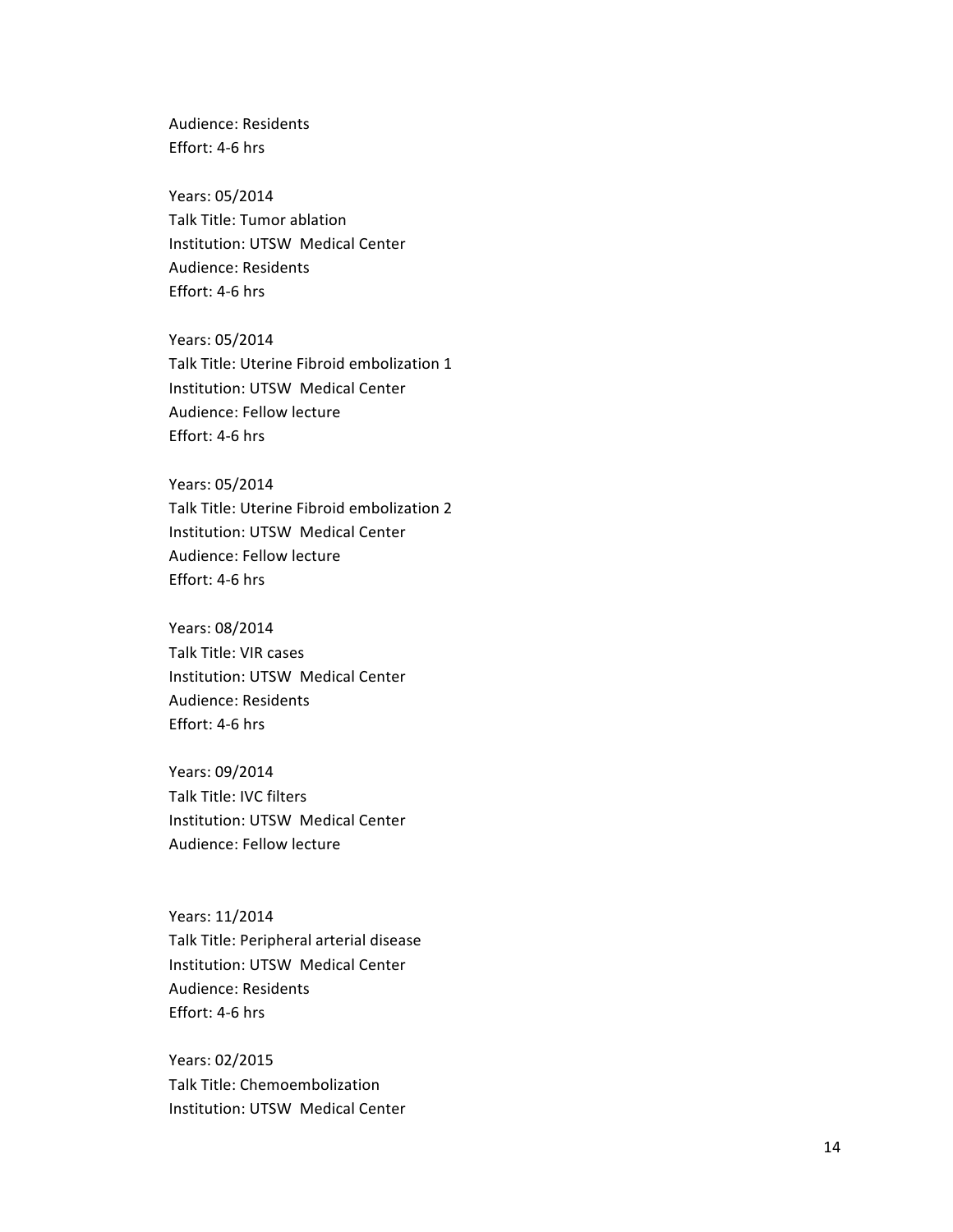Audience: Fellow lecture

Years: 04/2015 Talk Title: Venous thromboembolic disease Institution: UTSW Medical Center Audience: Residents Effort: 4-6 hrs

Years: 05/2015 Talk Title: Tumor ablation Institution: UTSW Medical Center Audience: Residents Effort: 4-6 hrs

#### Years: 02/2015

Talk Title: Vascular Malformation interventions Institution: UTSW Medical Center Audience: Fellow lecture

Years: 06/2015

Talk Title: Peripheral Vascular Malformation in Adult Institution: UTSW Medical Center Audience: Residents Effort: 4-6 hrs

Years: 06/2015 Talk Title: Peripheral Arterial Disease interventions Institution: UTSW Medical Center Audience: Fellow lecture Effort: 4-6 hrs

Years: 08/2015 Talk Title: Case Based Review Institution: UTSW Medical Center Audience: Fellows Effort: 2 hrs

Years: 08/2015 Talk Title: Portal Hypertension Institution: UTSW Medical Center Audience: Medical Students Effort: 4-6 hrs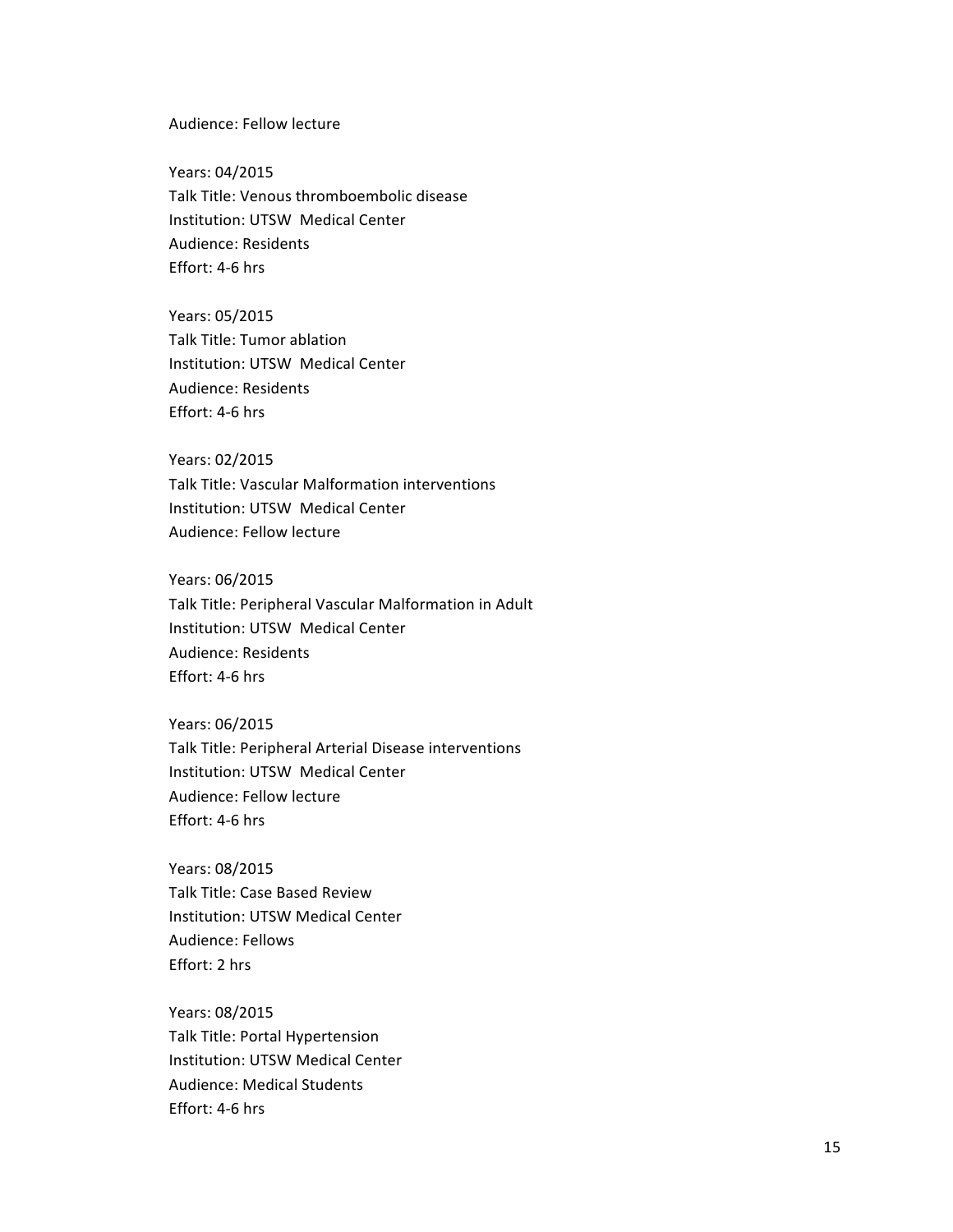#### **CLINICAL SUPERVISORY AND TRAINING RESPONSIBILITIES**

Years: 2007-2012 Institution: Rush University medical Center Responsibilities: Training fellows. Effort: Total number of fellows trained during the period -14

Years: 2013-Present Institution: UTSW medical Center Responsibilities: Training fellows. Effort: Total number of fellows trained during the period - 9

Years: 2011-2012 Institution: Rush University medical Center Responsibilities: Fellowship Program Director. Effort: 420 hrs (Reference: ACGME .org)

#### **FORMALLY SUPERVISED TRAINEES WHO CO-PUBLISHED OR CO-PRESENTED RESULTS OF EFFORT**

Years: 2012 Trainee Name/Degree: Alexander Quiroz Trainee Current Position Radiology Resident Accomplishments: RSNA 2012 Educational Exhibit: Spontanous porto-systemic shunts around the spleen clinical implications and endovascular management: a pictorial essay.

Years: 2012 Trainee Name/Degree: John Raseman Trainee Current Position: Radiology resident Accomplishments: SIR 2013 Oral Presentation: HeRO (Hemodialysis Reliable Outflow Catheter) Vascular Access Patency Study

Years: 2012 Trainee Name/Degree: David Tabritz Trainee Current Position: Radiology Resident Accomplishments: RSNA 2012 Educational Exhibit: Pre-procedural Planning and Device selection in endovascular repair of Abdominal Aortic Aneurysms: a pictorial essay

Years: 2012 Trainee Name/Degree: Suraj Chandrashekar Trainee Current Position: Medical Student

.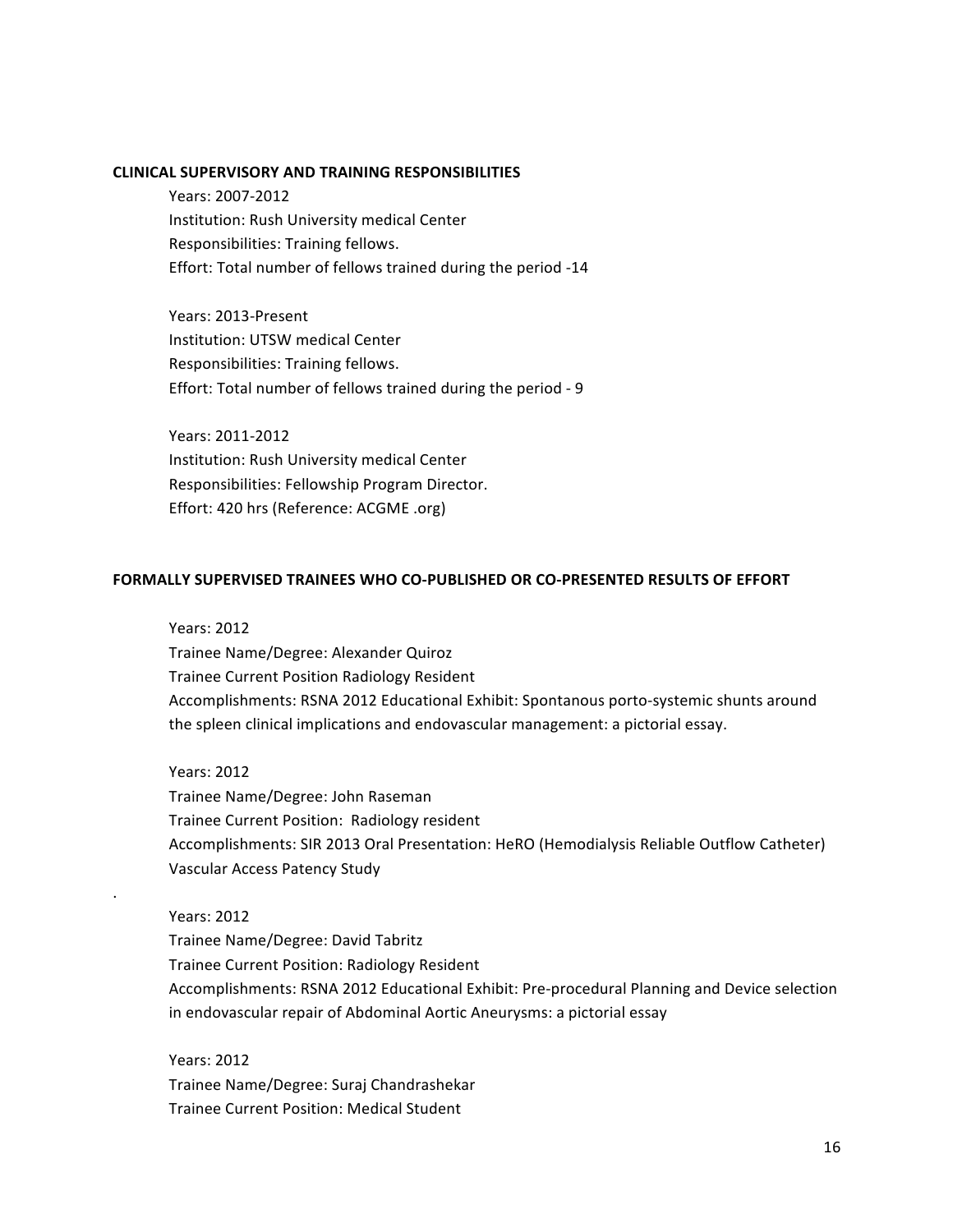Accomplishments: SIR 2013 Oral Presentation: Stent placement in dialysis access: When and Stent placement in dialysis access: When and where?

#### Years: 2014

Trainee Name/Degree: Christopher Ball B S Trainee Current Position: Medical Student Accomplishments: Abstract submitted to ACR titled "Financial impact of nephrostomy tube Related problems presenting to the ER: Role of a dedicated interventional radiology clinic" This abstract paved the way for a grant from the SIR foundation for \$30,000.

#### Years: 2014

Trainee Name/Degree: Ning Zang Trainee Current Position: Medical Student Accomplishments: IRB approved ongoing project "Complications of indwelling Percutaneous Nephrostomy catheters"

#### Years: 2013-14

Trainee Name/Degree: Kendrick Lam Trainee Current Position: Medical Student Accomplishments: RSNA 2013: Certificate of Merit Educational exhibit "Endovascular treatment of peripheral vascular malformation." Accepted for publication in Applied Radiology.

Years: 2014-15

Trainee Name/Degree: Brice Andring Trainee Current Position: Resident Accomplishments: Publication:

50. A retrospective analysis of technical factors influencing patency of Transjugular intrahepatic portosystemic shunts: Does the distance between the venous end of the stent and the hepatocaval junction matter in the era of Stent-grafts. World Journal of Gastroenterology 2015 Jul 14;21(26): 811-7

Years: 2014-15 Trainee Name/Degree: Brice Andring Trainee Current Position: Resident Accomplishments: ARRS2015 Educational Exihibit: Hepatic Encephalopathy following Transjugular Intrahepatic Portosystemic Shunt: Endovascular Management and Review of the Literature

Years: 2014-15 Trainee Name/Degree: Brice Andring Trainee Current Position: Resident Accomplishments: SIR 2015 Educational Exihibit: Clinical Unitility of Intrvascular Ultrasound in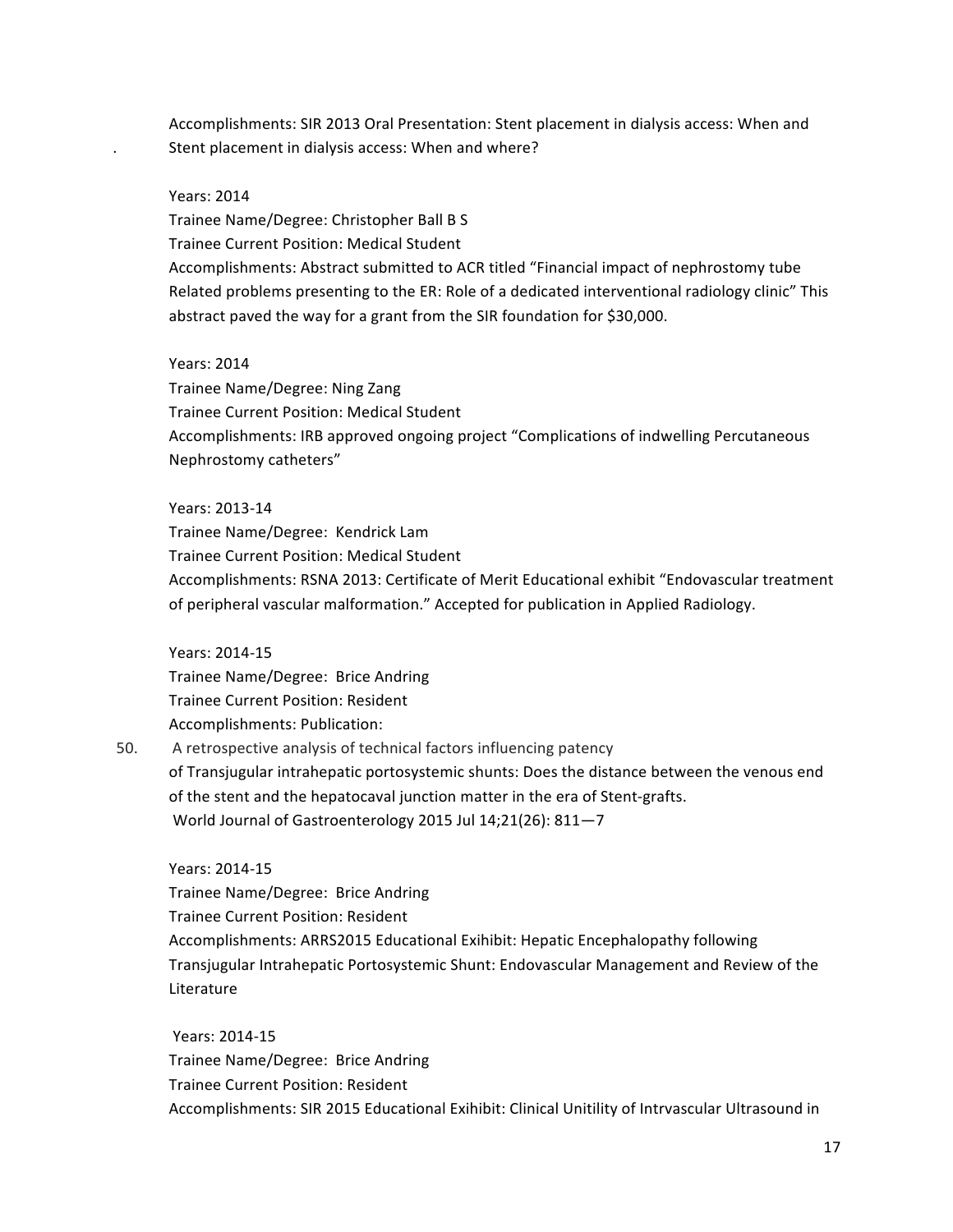creation of a TIPS shunt. SIR 2015 Accepted. Plan to write a review

Years: 2014-15 Trainee Name/Degree: Marc Burell Trainee Current Position: Resident Accomplishments: Educational Exhibit GEST 2014 Retrospective analysis of traditional chemoembo compared with DEB in HCC.

Years: 2014-15 Trainee Name/Degree: Marc Burell Trainee Current Position: Resident Accomplishments: Presentation GEST 2014 Analysis of Tumor response and survival after Chemoembo of HCC mrecist. Process of manuscript preparation.

Years: 2014-15

Trainee Name/Degree: Sadia Chaudhary, Adam Jaster Trainee Current Position: Resident Accomplishments: Educational Exhibit RSNA2014 Chronic Mesenteric ischemia and its Treatment: Pictorial Assay RSNA poster(Certificate of Merit)

Years: 2014-15

Trainee Name/Degree: Ik Iyamu Trainee Current Position: Resident Accomplishments: Oral Presentation SIR 2015: Clinical utility of intravascular ultrasound guided portal vein access during transjugular intrahepatic portosystemic shunt (TIPS) creation. Data collected, writing the manuscript.

Years: 2014-15 Trainee Name/Degree: Ankaj Khosla Trainee Current Position: Resident Accomplishments: Educational exhibit SIR 2015:

- 1. Venous congestive portal hypertension
- 2. Hypredynamic portal hypertension

Years: 2014 Trainee Name/Degree: Jed Hummel Trainee Current Position: Resident Accomplishments: RSNA 2015 Educational Exihibit: Vascular Imaging of toxic vasculopathies

#### FORMAL TEACHING OF PEERS (CME ONLY)

Years: 2012 Course Name: Annual Meeting of the National Medical Association Title/Topic of Talks: Overview of endovascular management of portal hypertension Location: New Orleans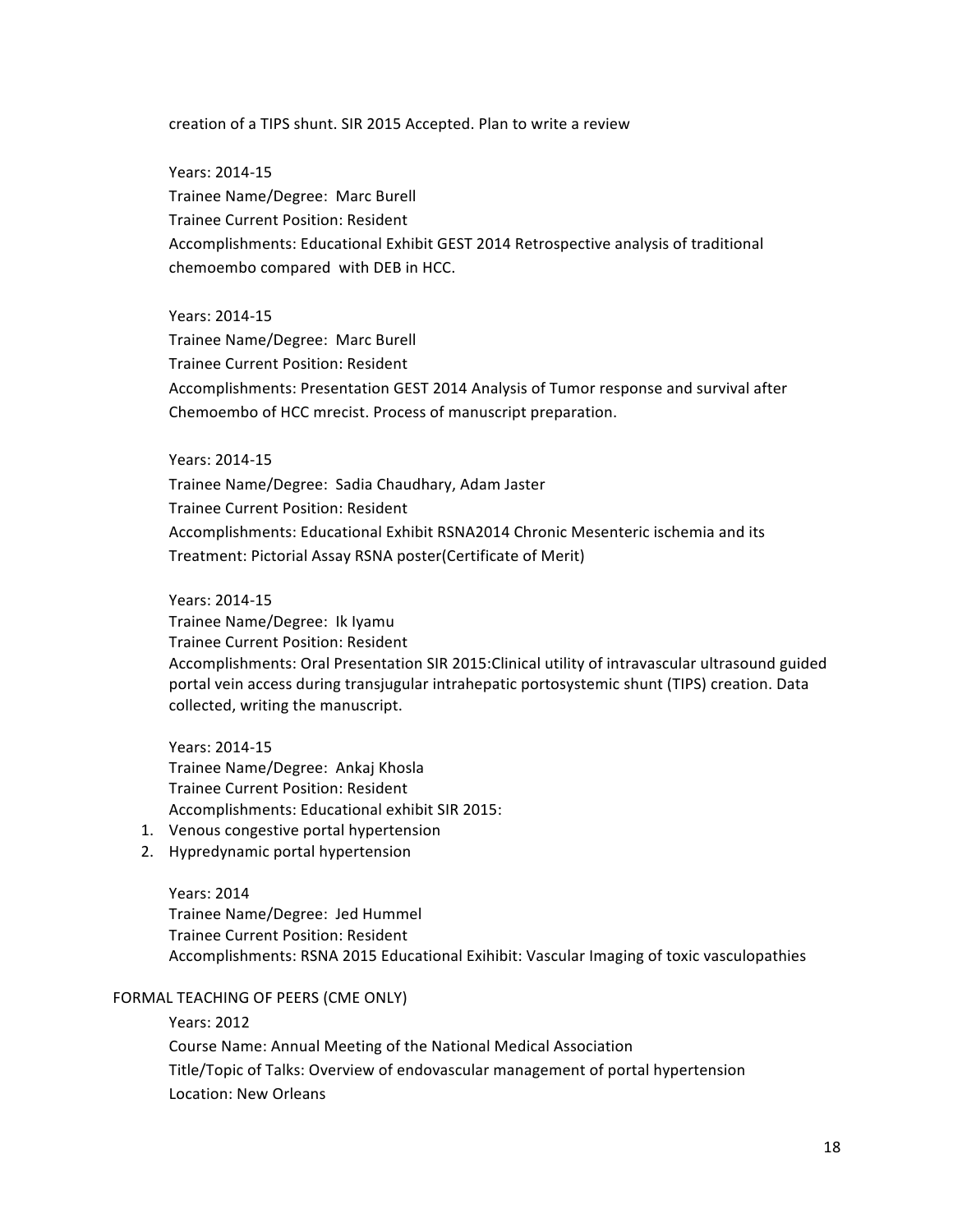Years: 2014 Course Name: American College of Phlebology Review course Title/Topic of Talks: Coagulation Location: San Leandro

#### Years: 2014

Course Name: American College of Phlebology Review course Title/Topic of Talks: Diagnosis and Management of Venous and Lymphatic Malformations Location: San Leandro

# Years: 2014

Course Name: American College of Phlebology Review course Title/Topic of Talks: Prophylaxis of Venous Thromboembolism Location: San Leandro

## Years: 2015

Course Name: Society of Interventional Radiology. Annual conference Title/Topic of Talks: Current Status of Lung Transplants and Interventions. Location: Atlanta

Years: 2015

Practice Activities

Course Name: Indian Radiology and Imaging. Annual conference Title/Topic of Talks: Arteriovenous access for dialysis: An overview of Endovascular Interventions Location: Kochi, India

## **CLINICAL SERVICE ACTIVITIES AND RECOGNITIONS**

| Specialty               | <b>Practice Setting</b> | Location of Practice                 | <b>Activity Level</b> |
|-------------------------|-------------------------|--------------------------------------|-----------------------|
| Diagnostic              | Clinical                | UT Southwestern University Hospitals | <b>General Staff</b>  |
| Radiology               |                         |                                      |                       |
| Diagnostic              | Clinical                | Parkland Health & Hospital System    | <b>General Staff</b>  |
| Radiology               |                         |                                      |                       |
| Interventional Clinical |                         | UT Southwestern University Hospitals | <b>Primary Staff</b>  |
| Radiology               |                         |                                      |                       |
| Interventional Clinical |                         | Parkland Health & Hospital System    | <b>Primary Staff</b>  |
| Radiology               |                         |                                      |                       |

#### **GRANT SUPPORT FUNDED AND UNFUNDED PROJECTS**

New/Recent Grant Awards